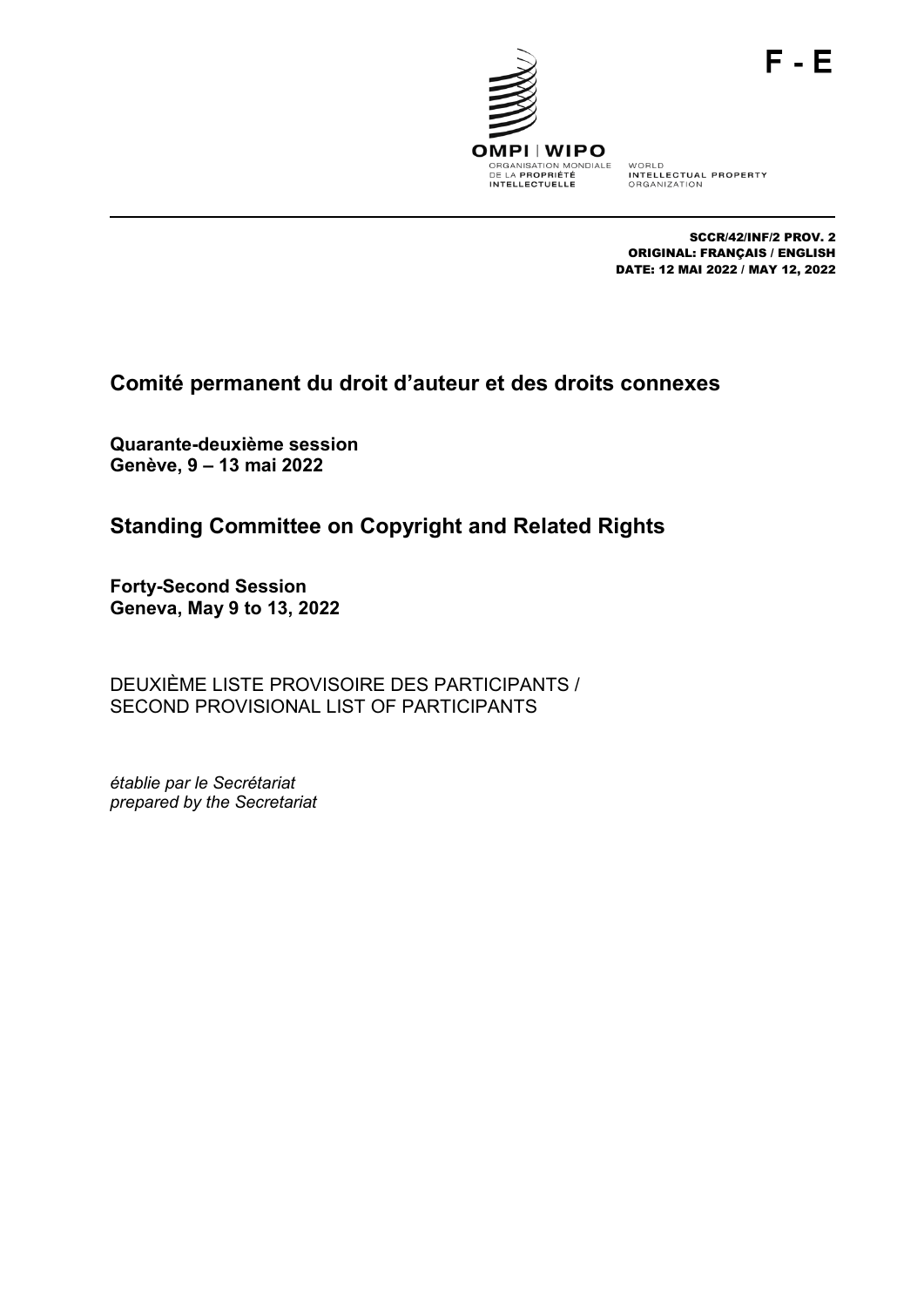# AFRIQUE DU SUD/SOUTH AFRICA

Nompumelelo MOHOHLWANE (Ms.), Deputy Director, Department of Basic Education, Pretoria

Meshendri PADAYACHY (Ms.), Deputy Director Intellectual Property Law and Policy, Policy and Legislation, Trade and Industry, Pretoria

Kadi David PETJE (Mr.), Senior Manager, Copyright Office, Pretoria

Mandla NKABENI (Mr.), First Secretary, Permanent Mission, Geneva

# ALGÉRIE/ALGERIA

Lazhar SOUALEM (M.), ambassadeur, représentant permanent, Mission permanente, Genève

Nacira AIYACHIA (Mme), directrice général, Office national des droits d'auteur et droits voisins (ONDA), Ministère de la culture, Alger

Ali CHABANE (M.), directeur, clientèle et du réseau, Office national des droits d'auteur et droits voisins (ONDA), Ministère de la culture, Alger

Mohamed BAKIR (M.), premier secrétaire, Mission permanente, Genève

# ALLEMAGNE/GERMANY

Thomas EWERT (Mr.), Legal Officer, Copyright Unit, Ministry of Justice, Berlin

Sophie NEUMANN (Ms.), Legal Officer, Copyright Unit, Ministry of Justice, Berlin

Florian PRIEMEL (Mr.), Research Fellow, University of Cologne, Cologne

Jan TECHERT, (Mr.), Counsellor, Permanent Mission, Geneva

# ANGOLA

Teresa CASSOLA (Ms.), Deputy General Director, National Service for Copyrights and Related Rights Ministry of Culture, Tourism and Environment, Luanda

Giovanny MAIATO (Mr.), Deputy General Director, Service for Copyrights and Related Rights Ministry of Culture, Tourism and Environment, Luanda

Crelsia AGRIA (Ms.), Chief of the Technical Assistance Department, National Service for Copyrights and Related Rights Ministry of Culture, Tourism and Environment, Luanda

Horys XAVIER (Mr.), Third Secretary, Directorate of Multilateral Affairs, Ministry of Foreign Affairs, Luanda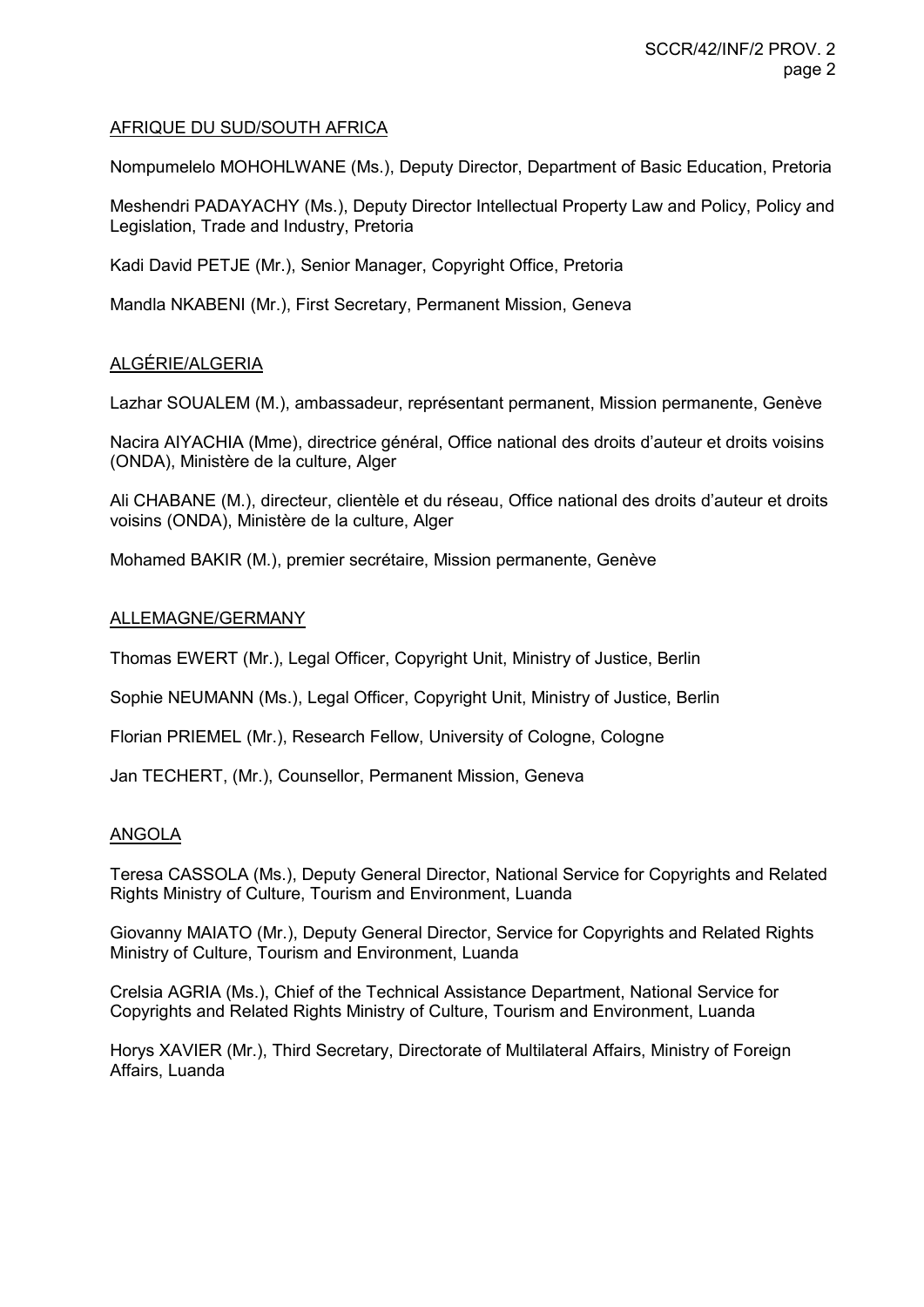#### ARABIE SAOUDITE/SAUDI ARABIA

Hesham ALARIFI (Mr.), Executive Director, Intellectual Property Policy, Intellectual Property Office, Riyadh

Alhanoof ALDEBASI (Ms.), Executive Director, Copyright Department, Intellectual Property Office, Riyadh

Saad ALASIM (Mr.), Head, Legislative and Regulations Department, Legal Department, Intellectual Property Office, Riyadh

Ahmed ASIRI (Mr.), Head, Artistic and Literary Department, Copyright Department, Intellectual Property Office, Riyadh

Alhanouf ALOWAYRIDHI (Ms.), Artistic and Literary Copyright Examiner, Copyright Department, Intellectual Property, Riyadh

#### ARGENTINE/ARGENTINA

Mariana MARTÍNEZ (Sra.), Directora, Dirección Nacional del Derecho de Autor, Ministerio de Justicia y Derechos Humanos, Buenos Aires

Walter WAISMAN (Sr.), Director, Dirección Nacional del Derecho de Autor, Ministerio de Justicia y Derechos Humanos, Buenos Aires

Mariana GIOVACHINI (Sra.), Asesora, Dirección Nacional del Derecho de Autor, Buenos Aires

Nadia SOCOLOFF (Sra.), Primero Secretario, Dirección Nacional de Asuntos Comerciales Multilaterales, Ministerio de Relaciones Exteriores, Comercio Internacional y Culto, Buenos Aires

Betina Carla FABBIETTI (Sra.), Segunda Secretario, Misión Permanente, Ginebra

# AUSTRALIE/AUSTRALIA

Steven ZORZI (Mr.), Director, Copyright, Trade and Government Section, Department of Infrastructure, Transport, Regional Development and Communications, Canberra

Amber O'SHEA (Ms.), Senior Policy Officer, Copyright, Trade and Government Section, Department of Infrastructure, Transport, Regional Development and Communications, Canberra

Mason INTERLANDI (Mr.), Second Secretary, Permanent Mission, Geneva

#### AUTRICHE/AUSTRIA

Christian AUINGER (Mr.), Legal Officer , Civil Law Section, Copyright Unit, Federal Ministry of Justice, Vienna

Verena STRASSER (Ms.), Legal Officer., Copyright Unit, Civil Law Department, Federal Ministry of Justice, Vienna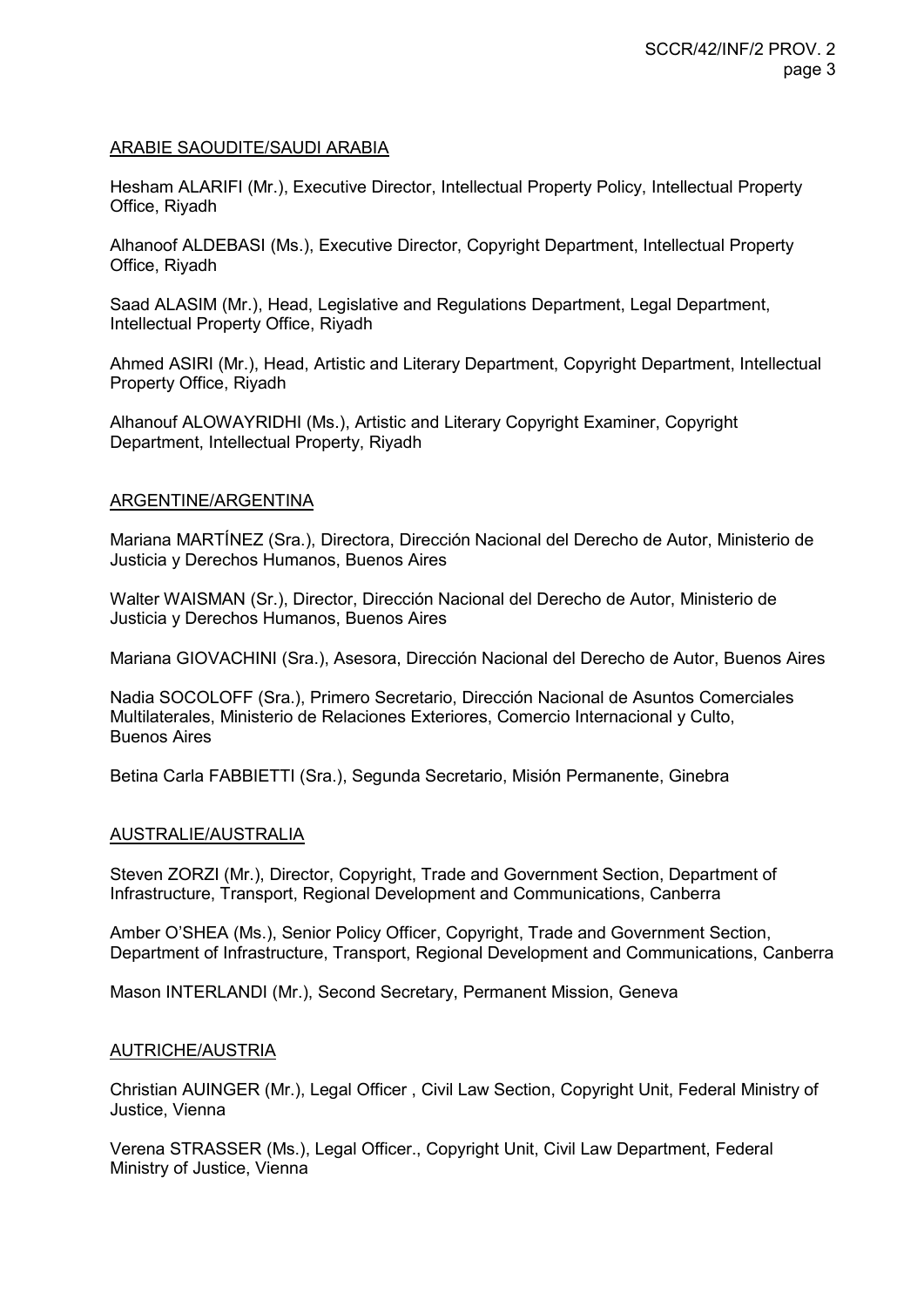# AZERBAÏDJAN/AZERBAIJAN

Nadira BADALBAYLI (Ms.), Head of the Department, Registration of Copyright Law Objects and Legal Expertise, Intellectual Property Agency, Baku

Natiq ISAYEV (Mr.), Chief of Staff, Intellectual Property Agency, Baku

#### BÉLARUS/BELARUS

Katerina YANTIKOVA (Ms.), Head, Division of Copyright and Related Rights Legislation, Legal and Human Resources Department, National Center of Intellectual Property, Minsk

Dmitry DOROSHEVICH (Mr.), Counsellor, Permanent Mission, Geneva

#### BELGIQUE/BELGIUM

Martina DI RIDOLFO (Mme), agent de programme, Santé et sécurité au travail et numérisation, Brussels

#### BELIZE

Koreen FLOWERS (Ms.), Deputy Registrar, Belize Intellectual Property Office (BELIPO), Attorney General's Ministry, Belmopan

# BOLIVIE (ÉTAT PLURINATIONAL DE)/BOLIVIA (PLURINATIONAL STATE OF)

Maira MACDONAL (Sra.), Representante Permanente, Misión Permanente, Ginebra

Mariana NARVAEZ (Sra.), Primer Secretario, Misión Permanente, Ginebra

#### BOSNIE-HERZÉGOVINE/BOSNIA AND HERZEGOVINA

Manda GALIĆ (Ms.), Expert Assistant, Copyright, Department on Copyright and Related Rights, Institute for Intellectual Property of Bosnia and Herzegovina, Mostar

#### BRÉSIL/BRAZIL

Thiago OLIVEIRA (Mr.), Copyright Officer, Copyright and Intellectual Property National Office, Ministry of Tourism, Brasilia

André JAFET BEVILACQUA (Mr.), Counselor, Permanent Mission to the World Trade Organization (WTO), Permanent Mission, Geneva

Joao Ernesto CHRISTOFOLO (Mr.), Counselor, Permanent Mission, Geneva

Flávia Elias TRIGUEIRO (Ms.), Permanent Mission, Geneva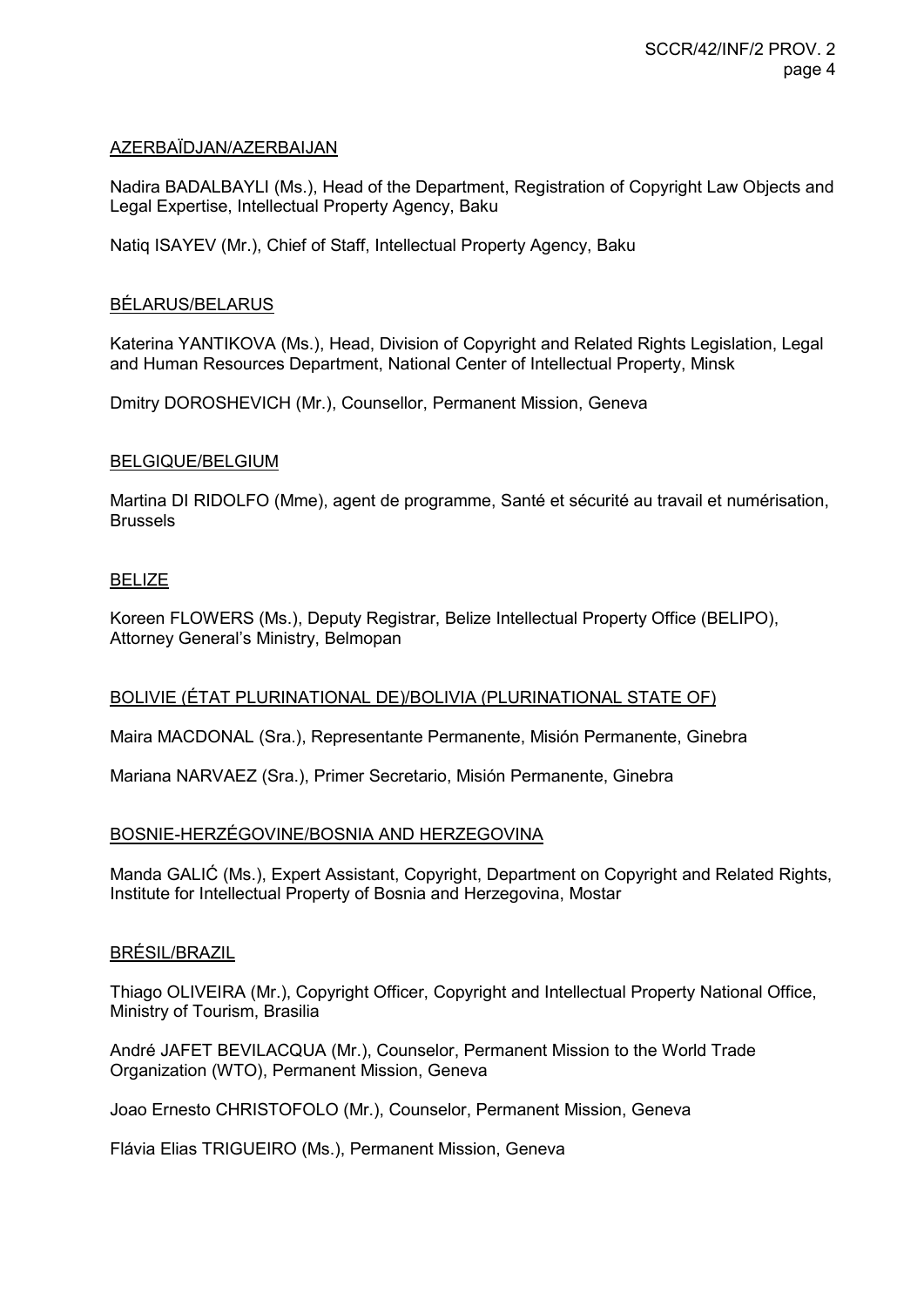Sergio REIS (Mr.), Specialist, Administrative Council for Economic Defense, Brasilia

Sarah DE ANDRADE RIBEIRO VENITES (Ms.), Second Secretary, Permanent Mission, Geneva

Laís TAMANINI (Ms.), Second Secretary, Permanent Mission, Geneva

#### BURKINA FASO

Mireille SOUGOURI (Mme), attachée, Mission permanente, Genève

#### CAMBODGE/CAMBODIA

Prasith SUON (Mr.), Counsellor, Permanent Mission, Geneva

#### CAMEROUN/CAMEROON

Théophile Olivier BOSSE (M.), deuxième conseiller, Mission permanente, Genève

Franklin PONKA SEUKAM (M.), spécialiste, Institutions spécialisées, Coopération décentralisée, Ministère des relations extérieures, Yaoundé

Yvanna ELA AYANG (Mme), stagiaire, Mission permanente, Genève

Olivia-Joyce ETOUNDI (Mme), stagiaire, Mission permanente, Genève

# **CANADA**

Owen RIPLEY (Mr.), Associate Assistant Deputy Minister, Department of Canadian Heritage, **Gatineau** 

Samuel GENEROUX (Mr.), Senior Policy Analyst, International Copyright, Canadian Heritage, **Gatineau** 

Daniel WHALEN (Mr.), Senior Policy Advisor, Copyright and Trademark Policy Directorate, Innovation, Science and Economic Development Canada, Ottawa

Jamie ORR (Ms.), Policy Analyst, Canadian Heritage, Ottawa

#### CHILI/CHILE

Pablo LATORRE (Sr.), Asesor, Legal División de Propiedad Intelectual, Subsecretaria de Relaciones Económicas Internacionales (SUBREI), Santiago de Chile

Martin CORREA (Sr.), Consejero, Misión Permanente ante la Organización Mundial del Comercio (OMC), Ginebra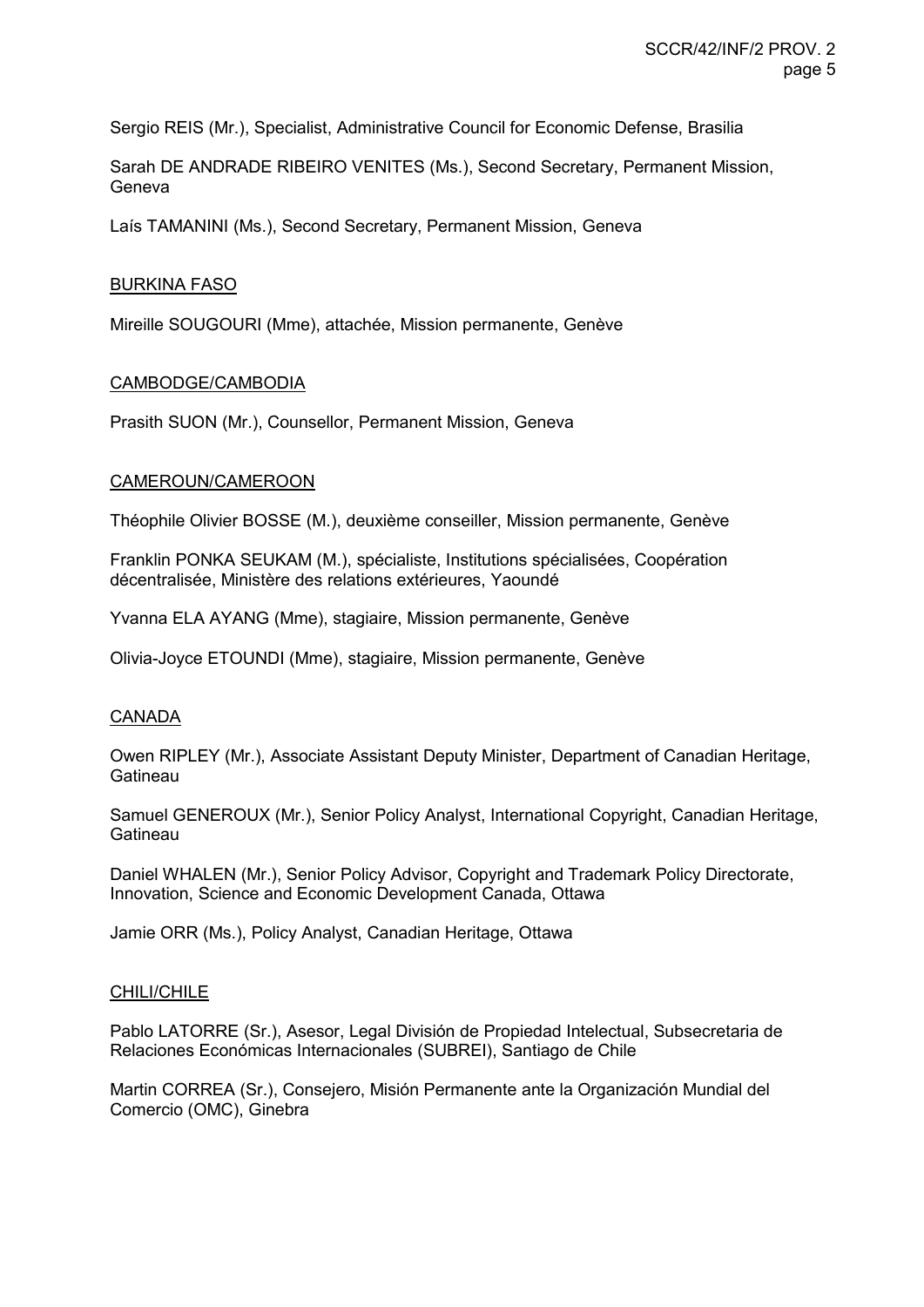# CHINE/CHINA

ZHAO Xiuling (Ms.), Deputy Director General, Copyright Department, National Copyright Administration of China (NCAC), Beijing

HU Ping (Ms.), Director, International Affairs Division, Copyright Department, National Copyright Administration of China (NCAC), Beijing

SHEN Yajie (Ms.), Director, Legal Division, Policy and Legal Department, National Copyright Administration of China (NCAC), Beijing

YAN Bo (Mr.), Director, Copyright Center, Business Operations Office, Media Group (CMG), Beijing

ZHANG Wenlong (Mr.), Senior Program Officer, International Affairs Division, Copyright Department, National Copyright Administration of China (NCAC), Beijing

YANG Zhilun (Mr.), Minister Counselor, Permanent Mission, Permanent Mission, Geneva

ZHENG Xu (Mr.), First Secretary, Permanent Mission, Geneva

HE Xiang (Mr.), Third Secretary, Permanent Mission, Geneva

#### COLOMBIE/COLOMBIA

Edwin ROBLES CHAPARRO (Sr.), Director General, Dirección General, Dirección Nacional de Derecho de Autor de Colombia, Bogotá, D.C.

Julián David RIÁTIGA IBÁÑEZ (Sr.), Subdirector, Subdirección de Capacitación, Investigación y Desarrollo, Dirección Nacional de Derecho de Autor de Colombia, Bogotá, D.C.

# CONGO

Gérard ONDONGO (M.), conseiller, Mission permanente, Genève

# COSTA RICA

Gabriela MURILLO DURAN (Sra.), Coordinadora de la Asesoría Legal, Registro de Propiedad Intelectual, Ministerio de Justicia, San José

# CÔTE D'IVOIRE

Kouadio ADJOUMANI (M.), ambassadeur, représentant permanent, Mission permanente, Genève

Etienne KINDIA (M.), représentant permanent adjoint, Mission permanente, Genève

Guillaume GONAT (M.), conseiller, Mission permanente, Genève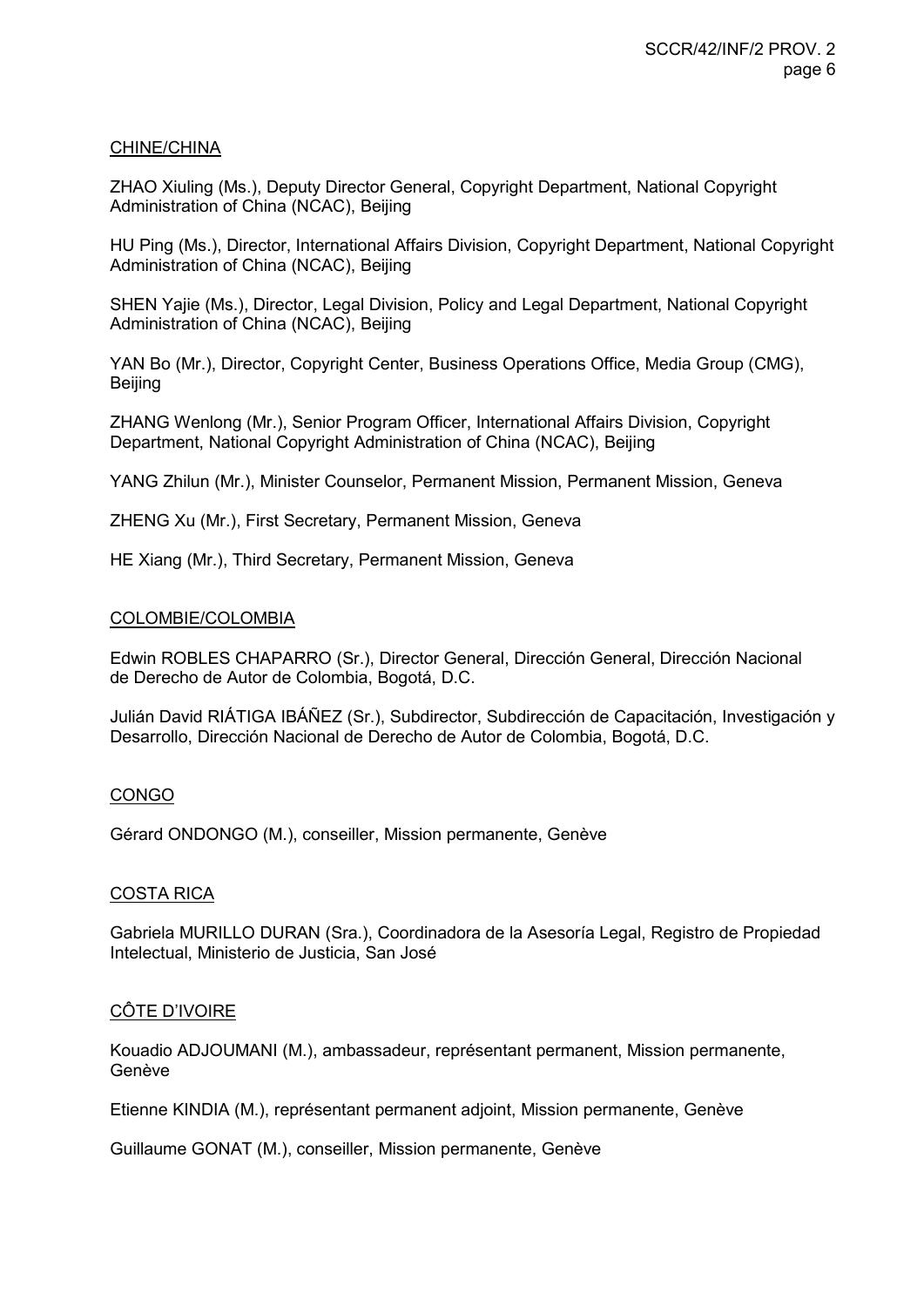# CUBA

Libia OLIVER (Sra.), Experta, Misión Permanente, Ginebra

# DJIBOUTI

Kadra AHMED HASSAN (Ms.), ambassadeur extraordinaire et plénipotentiaire, Représentante permanente, Mission permanente, Genève

Oubah MOUSSA AHMED (Mme), conseiller, Mission permanente, Genève

# ÉGYPTE/EGYPT

Ahmed Ibrahim MOHAMED (Mr.), First Secretary, Permanent Mission, Geneva

# EL SALVADOR

Carlos Arturo SOTO GARCIA (Sr.), Asesor Jurídico, Registro de la Propiedad Intelectual, Centro Nacional de Registros, San Salvador

Christian AMAYA (Sr.), Coordinador, Innovación Productiva, Economía de El Salvador, San Salvador

Andrea GRASSO (Sra.), Analista, Innovación y Competitividad, Economía de El Salvador, San Salvador

Bryan AYALA (Sr.), Técnico en innovación y competitividad, Dirección de innovación y competitividad, Ministerio de Economía, San Salvador

Coralia OSEGUEDA (Sra.), Consejera, Misión Permanente, Ginebra

# ÉMIRATS ARABES UNIS/UNITED ARAB EMIRATES

Hamad AL MUTAIRI (Mr.), Director of Archives, Archives, Abu Dhabi

Karine GHAZZAOUI (Ms.), Lawyer and Legal Researcher, Emirates Reprographic Rights Management Association (ERRA), Sharjah,

Majd ALSHEHHI (Ms.), Director, Collective management, Sharjah

Fawzi ALJABERI (Ms.), Consultant, Trademarks and Intellectual Work, Ministry of Economy, Abu Dhabi

Shaima AL-AKEL (Ms.), International Organizations Executive, Permanent Mission to the World Trade Organization (WTO), Geneva

Abdelsalam AL ALI (Mr.), Director, Permanent Mission, Geneva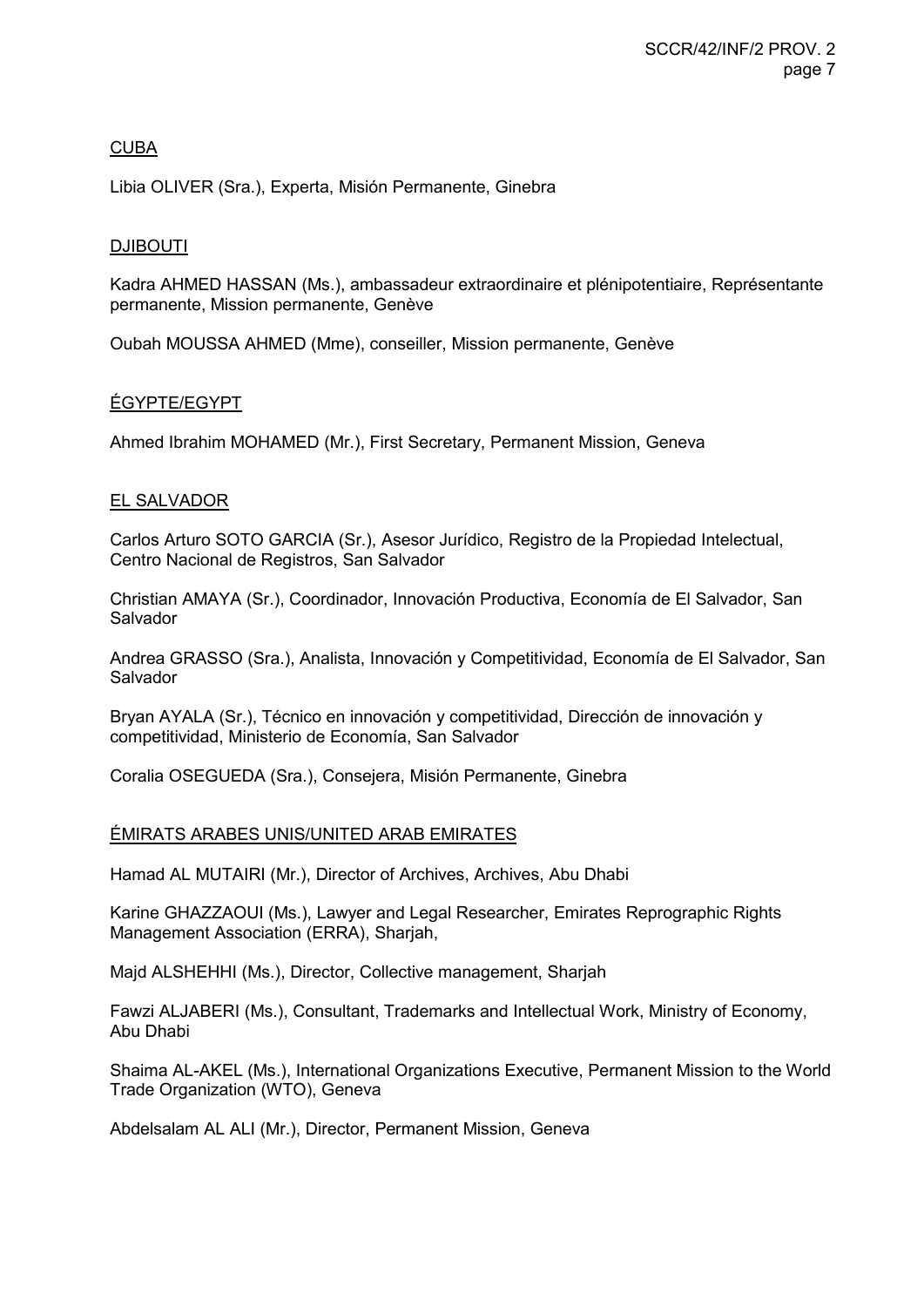# ÉQUATEUR/ECUADOR

Karín DEL ROCÍO JARAMILLO OCHOA (Sra.), Directora Nacional, Dirección Nacional de Derechos de Autor, Servicio Nacional de Derechos Intelectuales, Quito

Ana Carina FELIX LÓPEZ (Sra.), Delegada del Director, Nacional de Derecho de Autor y Derechos Conexos, Dirección Nacional de Derechos de Autor, Servicio Nacional de Derechos Intelectuales, Quito

Esteban MACHUCA MORENO (Sr.), Delegado de Relaciones Internacionales, Relaciones Internacionales, Servicio Nacional De Derechos Intelectuales, Riobamba

Ligia Fanny UTITIAJ ANKUASH (Sra.), Tercer Secretario, Misión Permanente, Ginebra

#### ESPAGNE/SPAIN

Adriana MOSCOSO DEL PRADO HERNÁNDEZ (Sra.), Directora General de Industrias Culturales, Propiedad Intelectual y Cooperación, Ministerio de Cultura y Deporte, Madrid

Natalia GONZALEZ-ALBERTO RODRIGUEZ (Sra.), Subdirectora Adjunta, Propiedad Intelectual, Subdirección General de Propiedad Intelectual, Ministerio de Cultura y Deporte de España, Madrid

Carlos GUERVÓS MAÍLLO (Sr.), Subdirector General de Propiedad Intelectual, Secretaría General de Cultura, Ministerio de Cultura y Deporte, Madrid

Lara CHAGUACEDA BERMÚDEZ (Sra.), Vocal Asesora, Dirección General de Industrias Culturales y Cooperación, Ministerio de Cultura y Deporte, Madrid

Raúl MALDONADO ZAFRA (Sr.), Vocal Asesor, Subdirección General de Propiedad Intelectual, Ministerio de Cultura y Deporte, Madrid

Javier SORIA QUINTANA (Sr.), Consejero, Misión Permanente, Ginebra

#### ESTONIE/ESTONIA

Brigita RÄSTAS (Ms.), Adviser, Legislative Policy, Ministry of Justice, Tallinn

Cady RIVERA (Ms.), Head, Intellectual Property Law Department, Patent Office, Tallinn

Jaana PIILPÄRK (Ms.), Attachée, Permanent Mission, Geneva

# ÉTATS-UNIS D'AMÉRIQUE/UNITED STATES OF AMERICA

Michael SHAPIRO (Mr.), Senior Counsel, United States Patent and Trademark Office, Alexandria, Virginia

Molly STECH (Ms.), Attorney Advisor, Office of Policy and International Affairs, United States Patent and Trademark Office, Alexandria, Virginia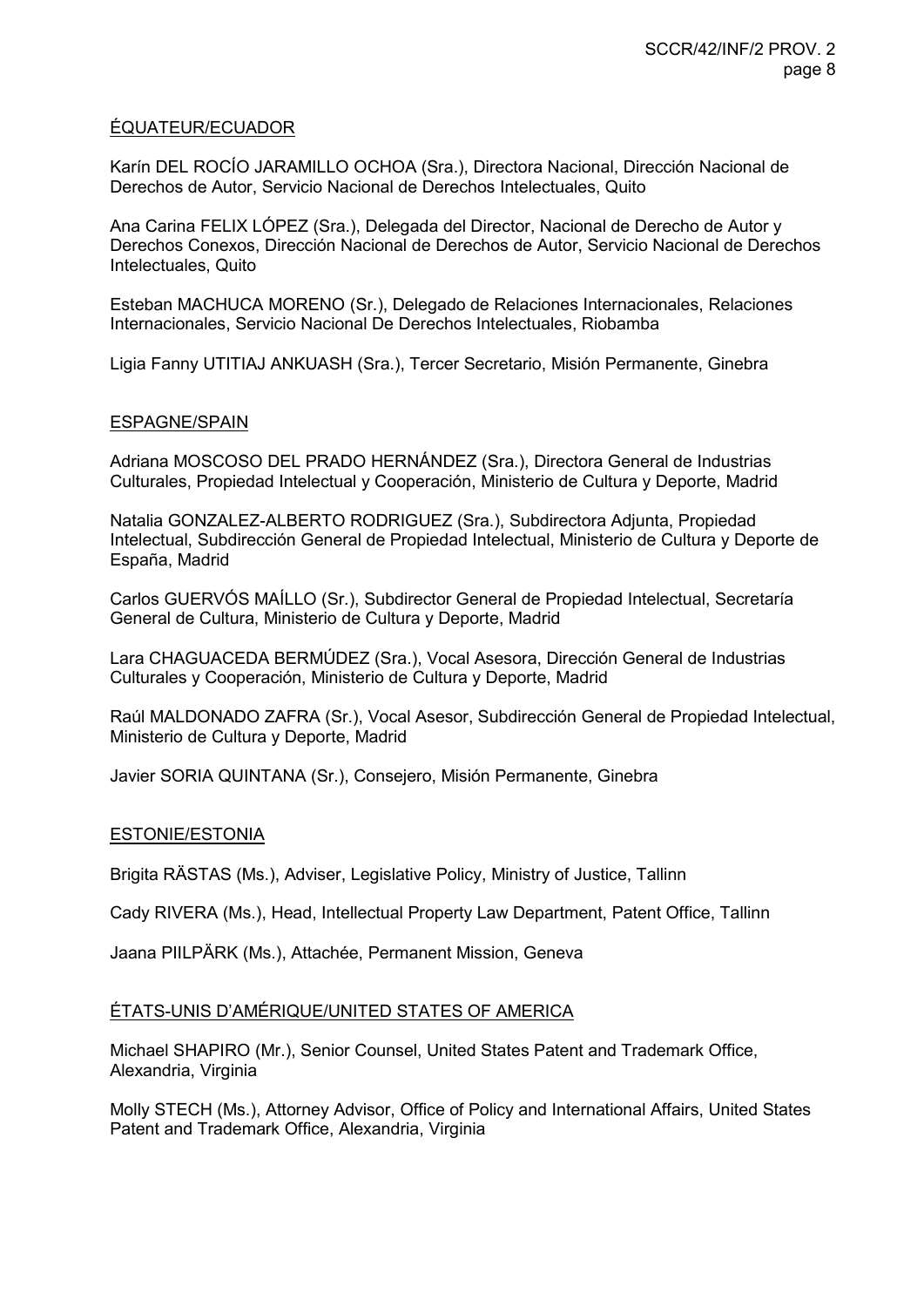Kimberley ISBELL (Ms.), Deputy Director of Policy and International Affairs, Office of Policy and International Affairs, U.S. Copyright Office, Washington

Nancy WEISS (Ms.), General Counsel, Institute of Museum and Library Services, Washington, D.C.

Andrew PEGUES (Mr.), Senior Counsel, International Bureau, Federal Communications Commission, Washington, D.C.

Brian YEH (Mr.), Attorney-Advisor, Office of Policy and International Affairs, United States Patent and Trademark Office, United States Department of Commerce, Alexandria, Virginia

Marina LAMM (Ms.), Intellectual Property Attaché, Permanent Mission, Geneva

Yasmine FULENA (Ms.), Intellectual Property Advisor, Multilateral Economic and Political Affairs, Permanent Mission, Geneva

Emily TEDESCO (Ms.), Foreign Affairs Officer, Bureau of Economic and Business Affairs, Department of State, Colorado Springs

#### FÉDÉRATION DE RUSSIE/RUSSIAN FEDERATION

Evgeniia KOROBENKOVA (Ms.), Adviser, Multilateral Cooperation Division, Federal Service for Intellectual Property - Rospatent, Moscow

Maria RYAZANOVA (Ms.), First Secretary, Permanent Mission, Geneva

#### FIDJI/FIJI

Priscilla Lilly SINGH (Ms.), Senior Legal Officer, Attorney General's Office, Suva

#### FINLANDE/FINLAND

Anna VUOPALA (Ms.), Government Counsellor, Copyright and Audiovisual Policy, Education and Culture, Helsinki

Jukka LIEDES (Mr.), Special Adviser to the Government, Helsinki

Liisa SAVOLAINEN (Ms.), Deputy Director, National Library of Finland, Helsinki

Vilma PELTONEN (Ms.), First Secretary, Permanent Mission, Geneva

#### FRANCE

Anne LE MORVAN (Mme), chef de bureau, Service des affaires juridiques et internationales, Ministère de la culture, Paris

Hugues GHENASSIA DE FERRAN (M.), sous directeur, affaires juridiques, Ministère de la culture, Paris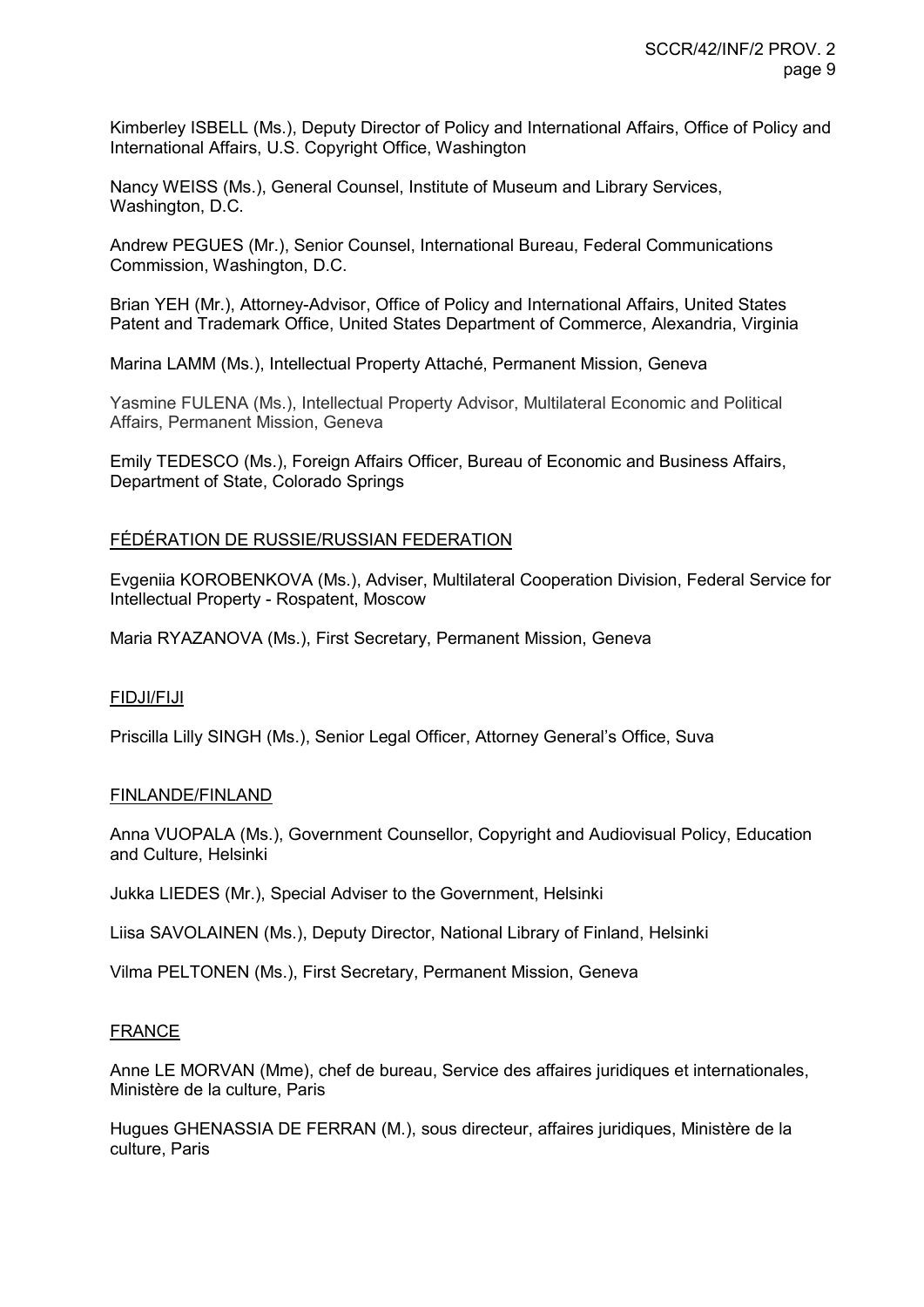Alice GUERINOT (Mme), rédactrice, Bureau de la propriété intellectuelle, Direction de la diplomatie économique, Ministère de l'europe et des affaires étrangères, Paris

Carole BREMEERSCH (Mme), conseillère, Propriété intellectuelle, économie et développement, Mission permanente, Genève

Josette HERESON (Mme), conseillère politique, Mission permanente, Genève

#### GÉORGIE/GEORGIA

Irakli KASRADZE (Mr.), Acting Head, Legal Department, National Intellectual Property Center of Georgia, Sakpatenti, Tbilisi

#### GHANA

Cynthia ATTUQUAYEFIO (Ms.), Minister-Counsellor, Permanent Mission, Geneva

Ernest ABOAGYE (Mr.), Intern, Permanent Mission, Geneva

#### GRÈCE/GREECE

Evangelia VAGENA (Ms.), Director, Hellenic Copyright Organization (HCO), Ministry of Culture and Sports, Athens

Maria-Daphne PAPADOPOULOU (Ms.), Head of the Legal Department, Legal Department, Hellenic Copyright Organization, Athens

#### GUATEMALA

Silvia Leticia GARCIÁ HERNÁNDEZ (Sra.), Encargada, Departamento de Derecho de Autor y Derechos Conexos, Registro de la Propiedad Intelectual de Guatemala, Ministerio de Economía, Guatemala

Flor Maria GARCÍA DIAZ (Sra.), Consejera, Misión Permanente, Ginebra

#### HONDURAS

Angel Reniery PERDOMO CANO (Sr.), Jefe de Sistemas, Oficina de Derecho de Autor y Derechos, Instituto de la Propiedad, Tegucigalpa

Carlos HERNANDEZ (Sr.), Primero Secretario, Misión Permanente, Ginebra

#### HONGRIE/HUNGARY

Peter MUNKACSI (Mr.), Senior Adviser, Department for Competition and Intellectual Property, Ministry of Justice, Budapest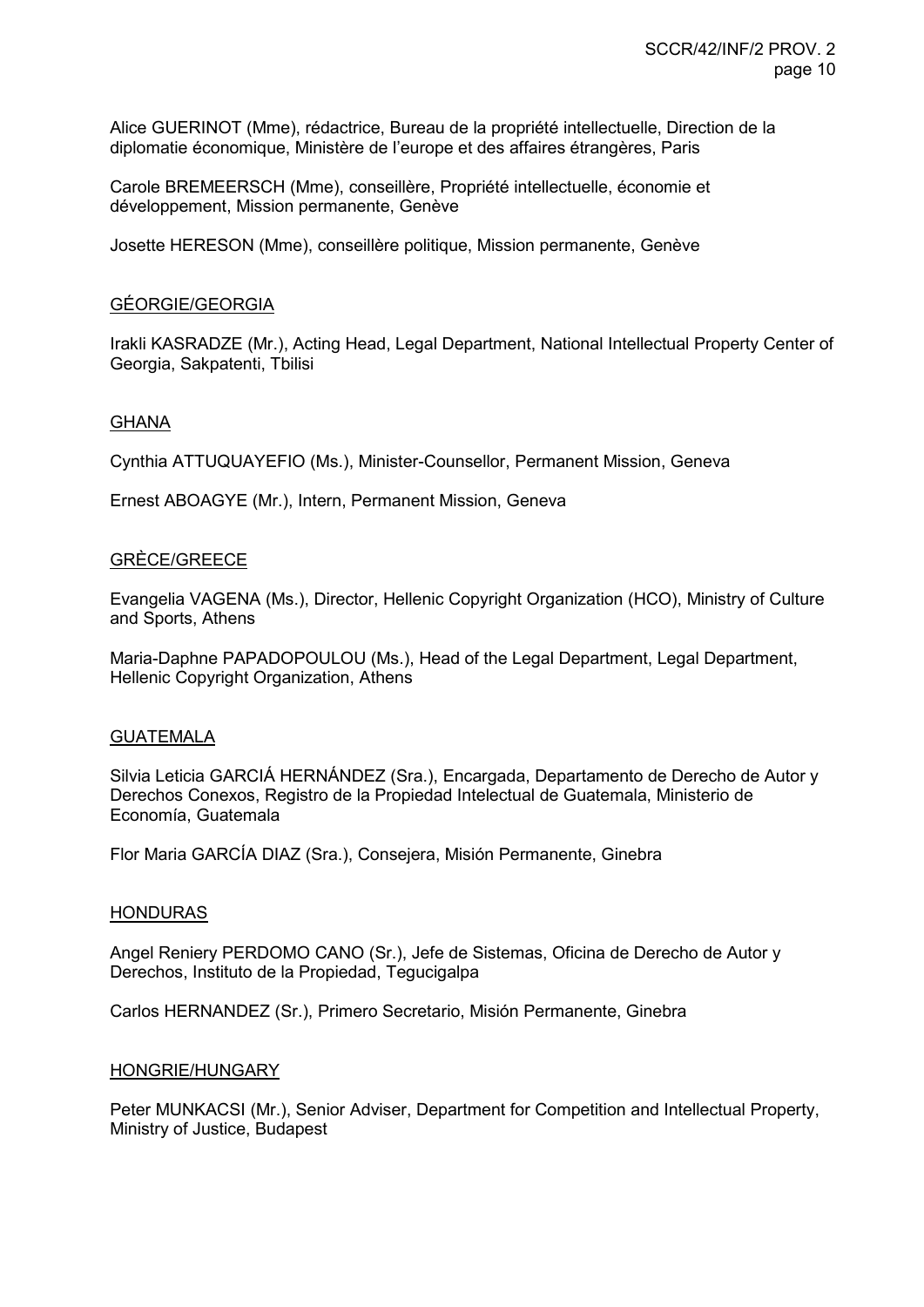Flora Anna GUBICZ (Ms.), Legal Officer, International Copyright Section, Hungarian Intellectual Property Office, Budapest

Peter LABODY (Mr.), Vice-President, Legal Affairs, Copyright Department, Hungarian Intellectual Property Office, Budapest

# ÎLES MARSHALL/MARSHALL ISLANDS

Pathma KRISHNAN (Ms.), Regional Coordinator Asia Pacific Department, Majuro

# INDE/INDIA

Unnat PANDIT (Mr.), Controller General, Patents, Designs and Trade Marks, Department for Promotion of Industry and Internal Trade, Ministry of Commerce and Industry, Mumbai

Varnika) BAINS (Ms.), Manager, Department for Promotion of Industry and Internal Trade (DPIIT), Ministry of Commerce and Industry, New Delhi

Karan THAPAR (Mr.), Director, Department for Promotion of Industry and Internal Trade, Ministry of Commerce and Industry, Ministry of Commerce and Industry, New Delhi

Bikram NATH (Mr.), Deputy Director, Department for Promotion of Industry and Internal Trade, Ministry of Commerce and Industry, New Delhi

Prithpal Kaur SIDHU (Ms.), Deputy Registrar, Copyright Office, Department for Promotion of Industry and Internal Trade, Ministry of Commerce and Industry, New Delhi

Hemant KHOSLA (Mr.), Copyright Officer, Department for Promotion of Industry and Internal Trade, Ministry of Commerce and Industry, New Delhi

Charu SINGH (Ms.), Advisor, Department for Promotion of Industry and Internal Trade, Ministry of Commerce and Industry, New Delhi

Kajol ANDLEY (Ms.), Assistant Manager, Department for Promotion of Industry and Internal Trade, Ministry of Commerce and Industry, New Delhi

# INDONÉSIE/INDONESIA

Agung DAMARSASONGKO (Mr.), Deputy Director, Legal Services Division, Directorate of Copyright and Industrial Design, Directorate General of Intellectual Property, Ministry of Foreign Affairs of the Republic of Indonesia, Jakarta

Fajar SULAEMAN (Mr.), Deputy Director, Foreign Cooperation, Directorate General of Intellectual Property, Ministry of Law and Human Rights, Jakarta

Irni YUSLIANTI (Ms.), Sub-Coordinator, International Organization Cooperation, Directorate General of Intellectual Property, Ministry of Law and Human Rights, Jakarta

Reyhan Savero PRADIETYA (Mr.), Trade Dispute Settlement and Intellectual Property Officer, Directorate of Trade, Commodity, and Intellectual Property, Ministry of Foreign Affairs of the Republic of Indonesia, Jakarta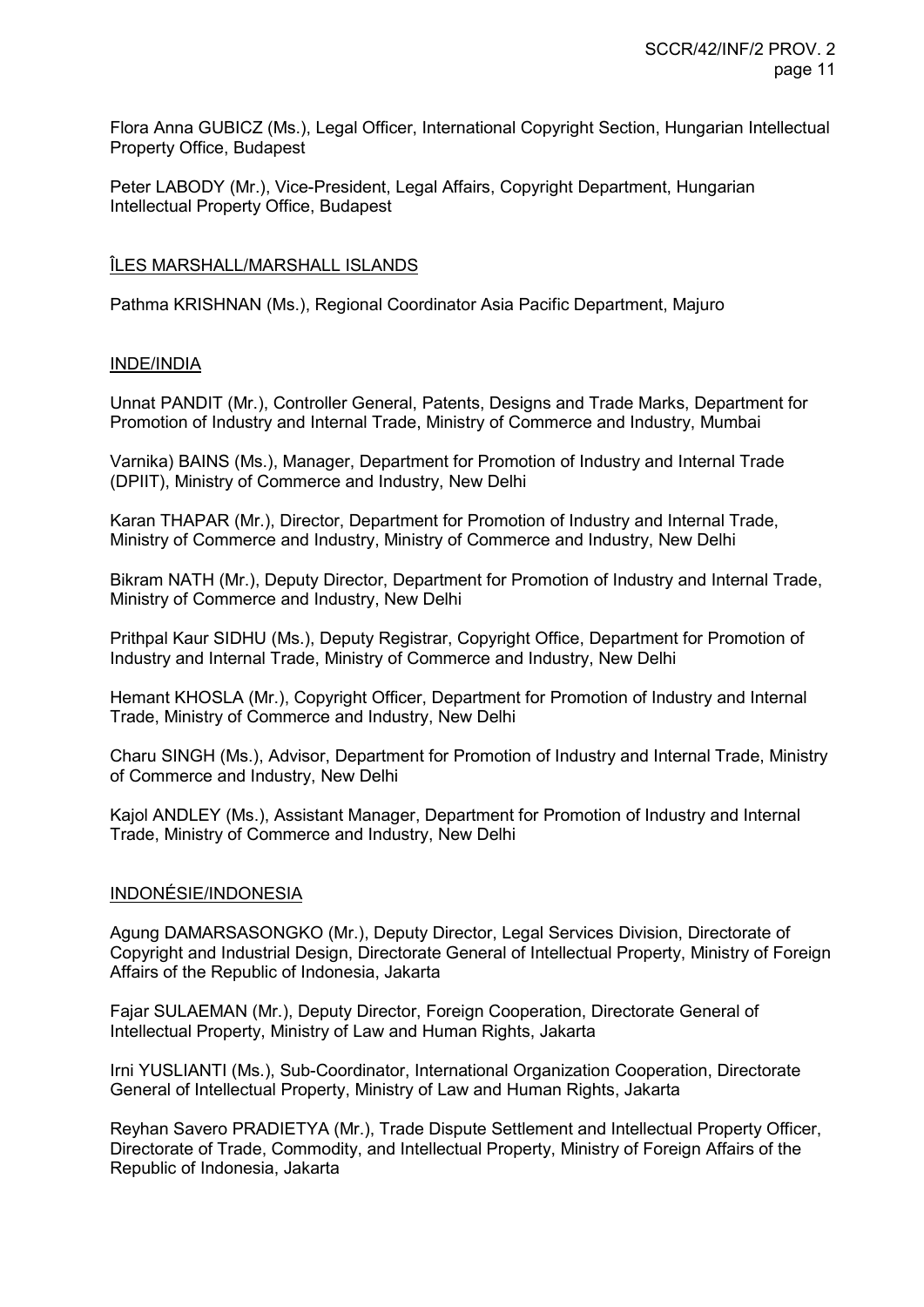Erry Wahyu PRASETYO (Mr.), Trade Disputes Settlements and Intellectual Property Officer, Directorate of Trade, Commodities and Intellectual Property, Ministry of Foreign Affairs, Jakarta

Otto GANI (Mr.), First Secretary, Political Section, Permanent Mission, Geneve

#### IRAN (RÉPUBLIQUE ISLAMIQUE D')/IRAN (ISLAMIC REPUBLIC OF)

Bahareh GHANOON (Ms.), Legal Officer, Legal Department, Ministry of Foreign Affairs, Tehran

Shima POURMOHAMADI-MAHOUNAKI (Ms.), Expert, Intellectual Property General Office, **Tehran** 

Papi ZEINAB (Ms.), Expert, Ministry of Justice, Tehran

Bahram HEIDARI (Mr.), Counsellor, Permanent Mission, Geneva

#### IRAQ

Hind KHALEEL (Ms.), Director, Copyright and Related Rights, Ministry of Culture, Baghdad

#### IRLANDE/IRELAND

Deborah BROWNE (Ms.), Higher Executive Officer, Intellectual Property Unit, Department of Enterprise, Trade and Employment, Dublin

Breda MILLEA (Ms.), Executive Officer, Intellectual Property Unit, Department of Enterprise, Trade and Employment, Dublin

Caroline SAVAGE (Ms.), Assistant Principal, Intellectual Property Unit, Department of Enterprise, Trade and Employment, Dublin

#### ISRAËL/ISRAEL

Howard POLINER (Mr.), Head, Intellectual Property Department, Ministry of Justice, Jerusalem

Nitzan ARNY (Mr.), Counselor, Permanent Mission, Geneva

#### **ITALIE/ITALY**

Vittorio RAGONESI (M.), Expert, Copyright, Ministry of Culture, Rome

Tiziana VECCHIO (Ms.), Attaché, Permanent Mission, Geneva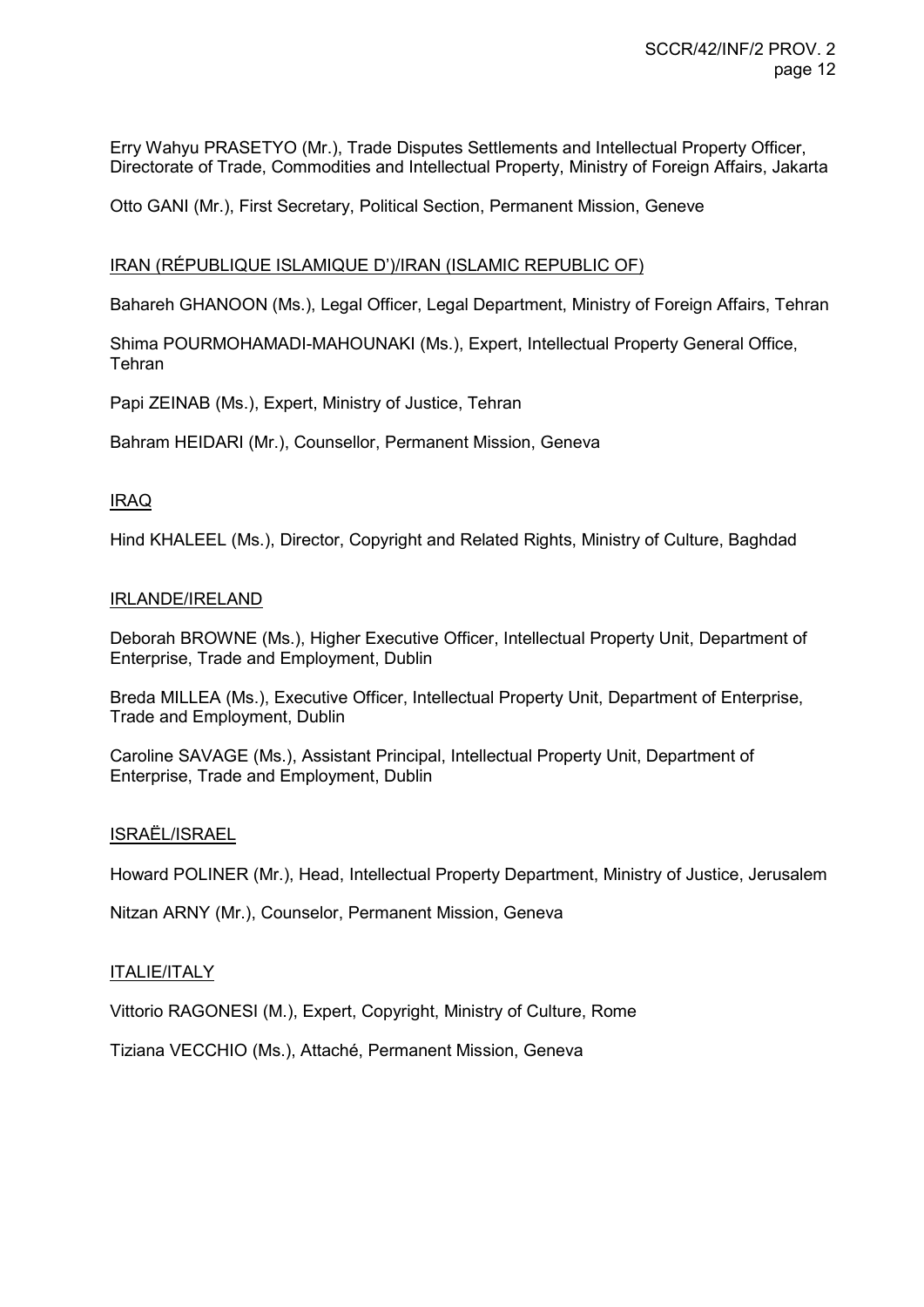# JAMAÏQUE/JAMAICA

Cheryl SPENCER (Ms.), Ambassador, Permanent Representative, Permanent Mission, Geneva

Rashaun WATSON (Mr.), First Secretary, Permanent Mission of Jamaica, Geneva

# JAPON/JAPAN

Tsunashige SHIROTORI (Mr.), Director, Office for International Copyrights, Copyright Division, Agency for Cultural Affairs, Tokyo

Takafumi SUZUKI (Mr.), Deputy Director, Intellectual Property Affairs Division, Ministry of Foreign Affairs, Tokyo

Shinichi HASEGAWA (Mr.), Senior Specialist for International Copyrights, Office for International Copyright, Copyright Division, Agency for Cultural Affairs, Tokyo

Kosuke TERASAKA (Mr.), First Secretary, Permanent Mission of Japan to the International Organizations in Geneva, Geneva

# KAZAKHSTAN

Yermek ALTYNBEKOV (Mr.), Director, Department of Intellectual Property Rights, Ministry of Justice, Nur-Sultan

# KENYA

Edward SIGEI (Mr.), Executive Director, Kenya Copyright Board (KECOBO), Nairobi

Grace NYONGESA (Ms.), National Chairperson, University Academic Staff Union (UASU), Nairobi

Dennis MUHAMBE (Mr.), Counselor, Permanent Mission, Geneva

Hezekiel OIRA (Mr.), Professor, School of Law, Nairobi

# KIRGHIZISTAN/KYRGYZSTAN

Islambek MOIDINOV (Mr.), First Deputy Director, State Agency of Intellectual Property and Innovation, Cabinet of Ministers (Kyrgyzpatent), Bishkek

# KOWEÏT/KUWAIT

Abdulaziz TAQI (Mr.), Commercial Attaché, Permanent Mission, Geneva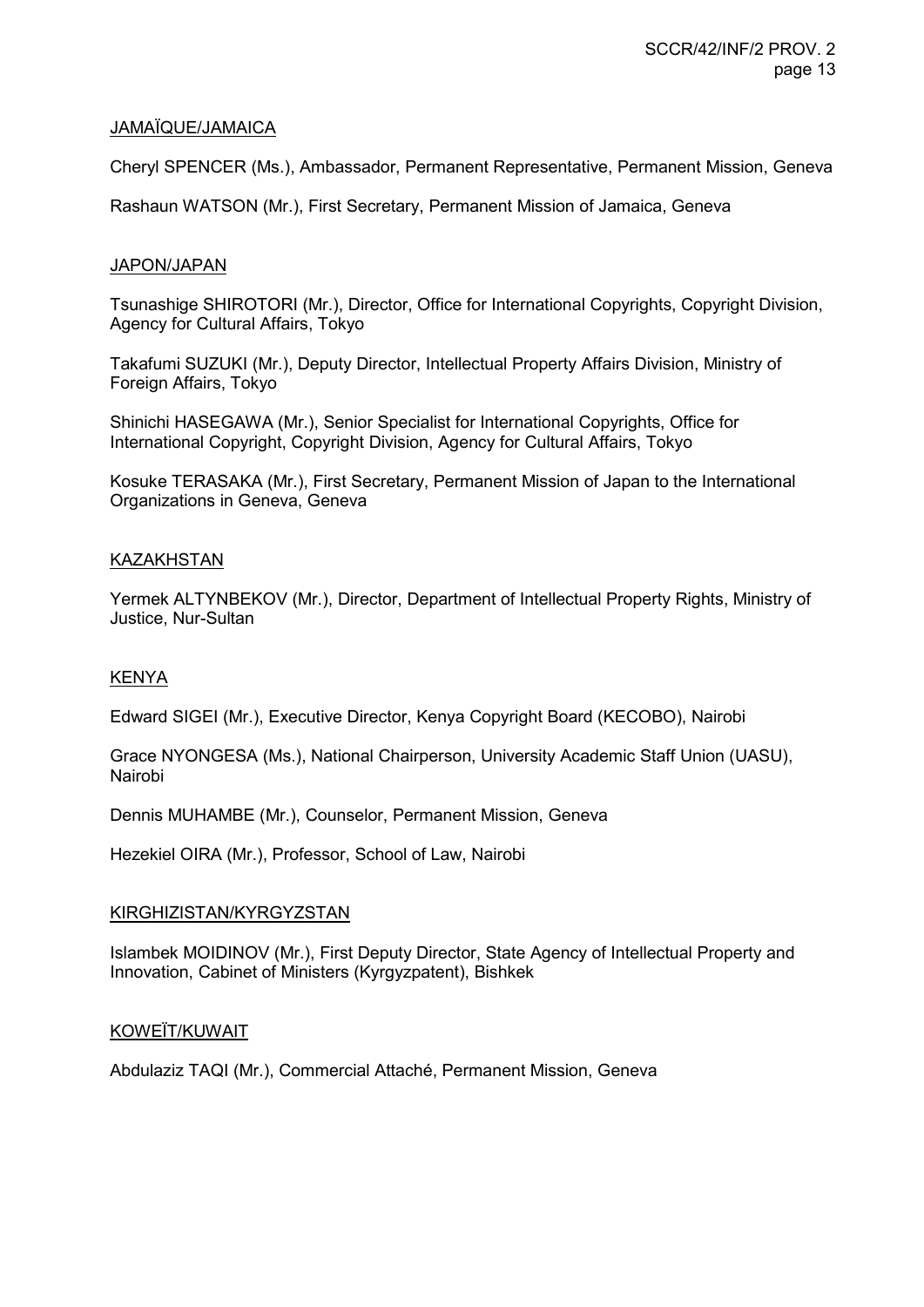# LESOTHO

Wencislas Makhetha MONYANE (Mr.), Registrar, Registrar General's Office, Ministry of Justice and Law, Maseru

Mmari MOKOMA (Mr.), Counselor, Permanent Mission, Geneva

# LITUANIE/LITHUANIA

Živilė PLYČIURAITYTĖ-PLYČIŪTĖ (Ms.), Adviser, Media and Copyright Policy Group, Ministry of Culture, Vilnius

Rasa SVETIKAITE (Ms.), Justice and Intellectual Property Attaché, Permanent Mission, Geneva

# LUXEMBOURG

Christiane DALEIDEN DISTEFANO (Mme), représentante permanente adjointe, Mission permanente, Genève

# MALAISIE/MALAYSIA

Mohd Syaufiq BIN ABDUL LATIF (Mr.), Assistant Director, Copyright Division, Intellectual Property Corporation of Malaysia, Kuala Lumpur

Mohamad Rahimi BIN ARAFPIN (Mr.), Legal Officer, Legal Department, Intellectual Property Corporation of Malaysia (MyIPO), Kuala Lumpur

Mawar Hartini MD MAZLAN (Ms.), Assistant Director, Intellectual Property Corporation of Malaysia, Copyright Division, Ministry of Domestic Trade and Consumer Affairs, Kuala Lumpur

Dhiya DURANI ZULKEFLEY (Ms.), Assistant Director, Policy and International Affairs Division, Intellectual Property Corporation of Malaysia (MyIPO) Ministry of Domestic Trade and Consumer Affairs, Kuala Lumpur

Nur Azureen Mohd PISTA (Ms.), First Secretary, Permanent Mission, Geneva

# MALAWI

Dora Susan MAKWINJA (Ms.), Copyright Administrator, Copyright Office, Ministry of Tourism, Culture and Wildlife, Lilongwe

# MAROC/MOROCCO

Dalal MHAMDI ALAOUI (Mme), directrice par intérim, Bureau marocain du droit d'auteur (BMDA), Ministère de la jeunesse, Rabat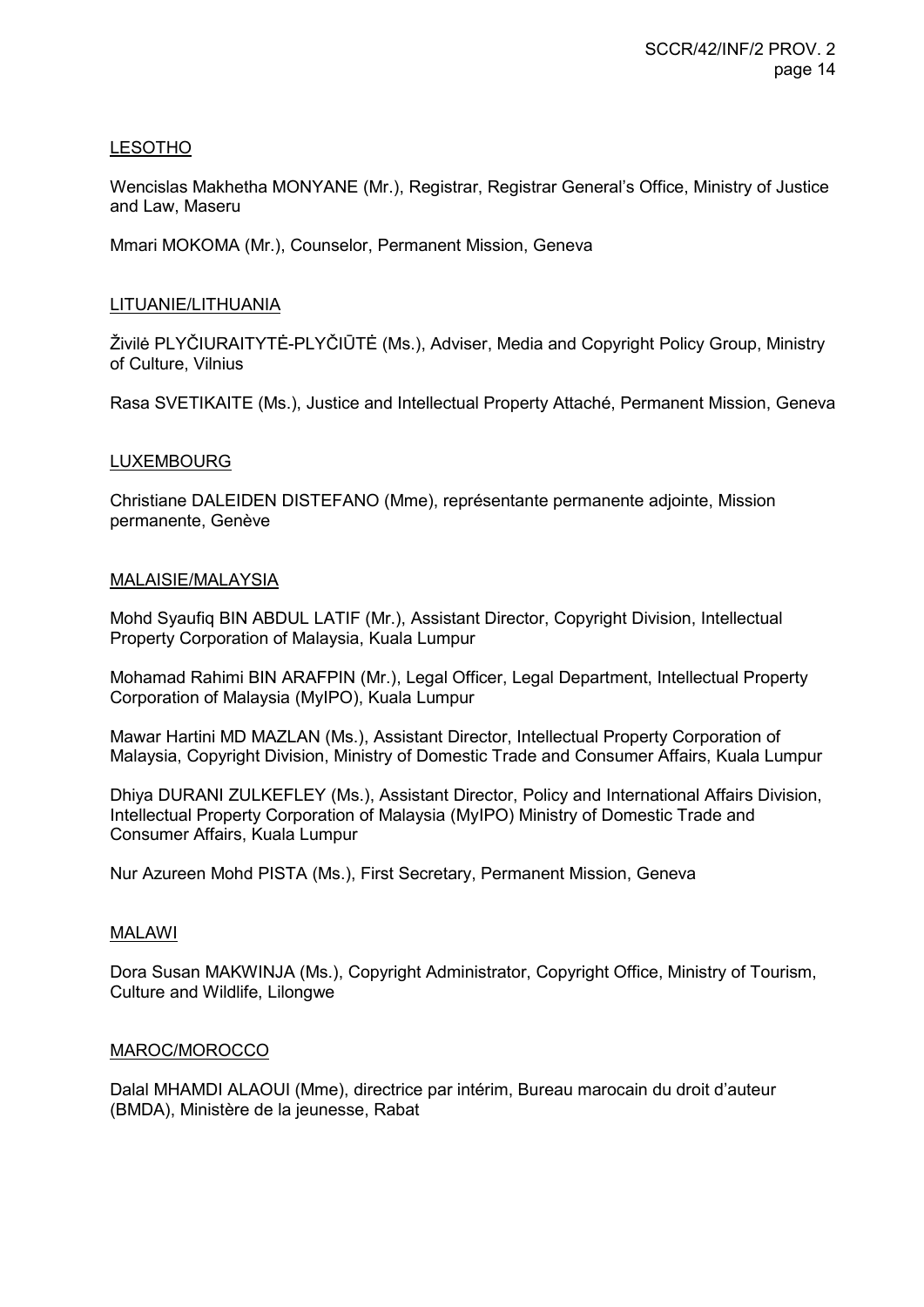Mounir EL JIRARI (M.), chef, Département de la communication, Ministère de la jeunesse, de la culture et de la communication, Rabat

Miriam RAGALA (Mme), conseiller, Mission permanente, Genève

#### MEXIQUE/MEXICO

Jorge FERNANDO FUENTES NAVARRO (Sr.), Director General Adjunto, Secretaria de Infraestructura, Comunicaciones y Transportes, Ciudad de México

Adriana DIAZ (Sr.), Director General Adjunto, Secretaria de Infraestructura, Comunicaciones y Transportes, Ciudad de México

Héctor HERNÁNDEZ GUERRERO (Sr.), Director, Divisional de Protección a la Propiedad Intelectual, Instituto Mexicano de la Propiedad Industrial (IMPI), Ciudad de México

Marco Antonio MORALES MONTES (Sr.), Director Jurídico, Dirección Jurídica, Oficina de Derecho de Autor, Ciudad de México

Juan Miguel RUIZ PEREZ (Sr.), Director, Protección Contra la Violación del Derecho de Autor, (INDAUTOR), México

Adriana ORTIZ (Sra.), Directora, Secretaria de Infraestructura, Comunicaciones y Transportes, Ciudad de México

Eunice HERRERA CUADRA (Sra.), Subdirectora Divisional de Negociaciones y Legislación Internacional, Dirección Divisional de Relaciones Internacionales, Instituto Mexicano de la Propiedad Industrial (IMPI), Ciudad de México

Arturo MERINO GARCÍA (Sr.), Subdirector de Infracciones Administrativas en Materia de Comercio, Dirección Divisional de Protección a la Propiedad Intelectual, Instituto Mexicano de la Propiedad Industrial (IMPI), Ciudad de México

Jazmín de María NIETO RUIZ (Sra.), Subdirectora de Infracciones, Instituto Nacional del Derecho de Autor, Ciudad de México

Luis Ivan CIPRES LOPEZ (Sr.), Subdirector, Divisional de Prevención a la Competencia Desleal, Propiedad Intelectual, Instituto Mexicano de la Propiedad Industrial (IMPI), Ciudad de México

Genaro HERNANDEZ (Sr.), Abogada, Ciudad de México

Claudia Lizbeth LANOS ARGÜELLO (Sra.), Abogada, Directora Legal, Oficina de Transferencia de Tecnología, Universidad Nacional Autónoma, Ciudad de México

Rene LUJA ARANA (Sr.), Jefe, Departamento de Control de Procedimiento, Ciudad de México

Manuel GUERRA (Sr.), Profesor Legal, Ciudad de México

Gilberto TIRADO LÓPEZ (Sr.), Especialista en Propiedad Industrial, Dirección Divisional de Relaciones Internacionales, Instituto Mexicano de la Propiedad Industrial (IMPI), Ciudad de México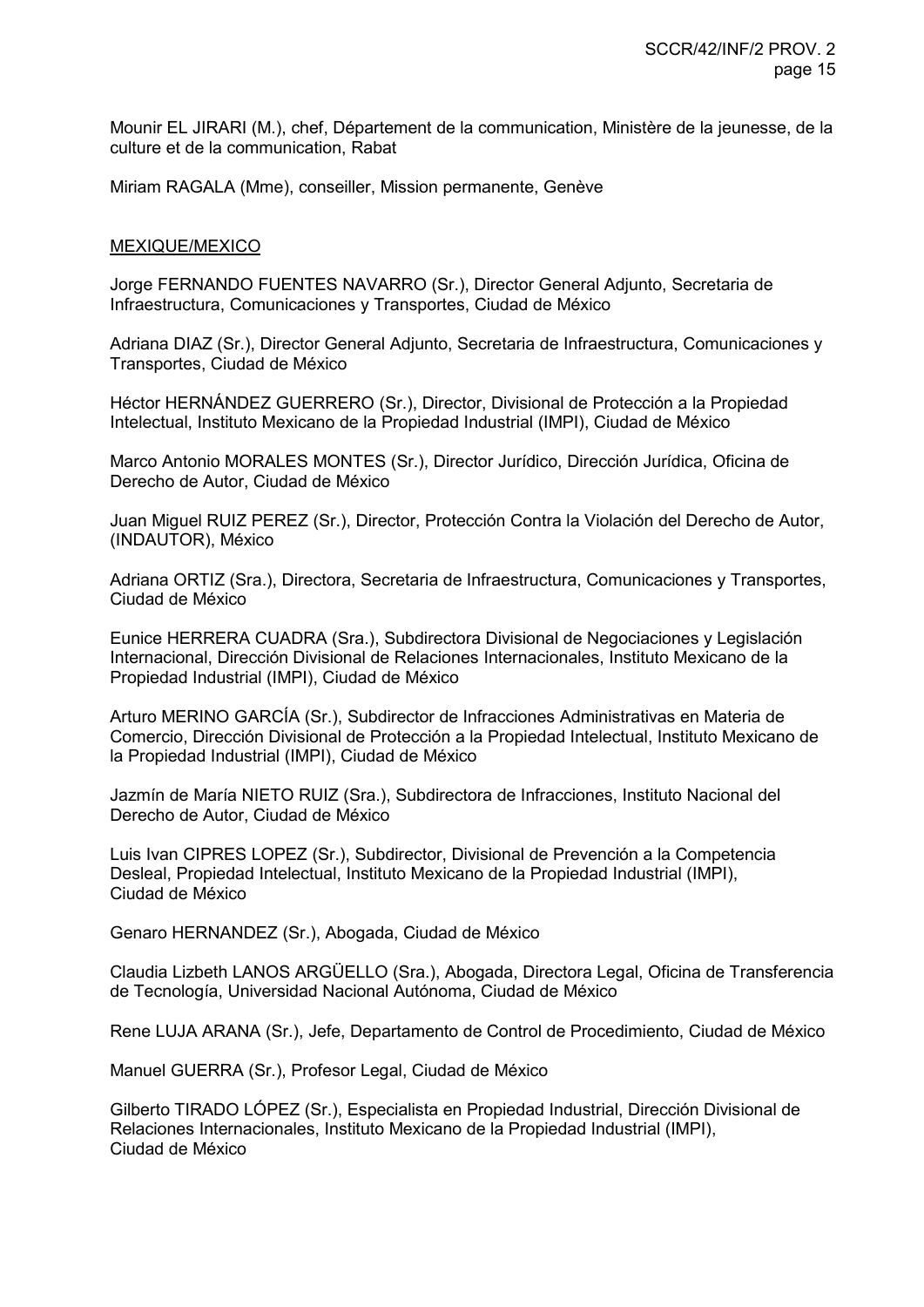Ricardo SÁNCHEZ (Sr.), Comité de Derechos de Autor, Ciudad de México

Jessica SOLANO HERNANDEZ (Sra.), Coordinadora de Profesionales en Análisis y Dictaminarían, Dirección de Protección, Instituto Nacional Del Derecho de Autor, Ciudad De México

María del Pilar ESCOBAR BAUTISTA (Sra.), Consejera, Misión Permanente, Ginebra

#### MOZAMBIQUE

Ivan GASPAR BONDE (Mr.), Director General, National Institute of Culture and Creative Industries Ministry of Culture and Tourism, Maputo

#### NÉPAL/NEPAL

Hom PRASAD LUITEL (Mr.), Joint Secretary, Ministry of Culture, Tourism and Civil Aviation, Singha Durbar, Kathmandu

Uttam SHAHI (Mr.), Counsellor, Permanent Mission, Geneva

Amar RAI (Mr.), Second Secretary, Permanent Mission, Geneva

#### NICARAGUA

Claudia Mercedes PÉREZ LÓPEZ (Sra.), Ministra Consejera, Misión Permanente, Ginebra

# NIGER

Fadji KATIELLA (Mme), directrice générale, Bureau nigérien du droit d'auteur (BNDA), Ministère de la culture, du tourisme et de l'artisanat, Niamey

#### NIGÉRIA/NIGERIA

John ASEIN (M.), Director-General, Office of the Director-General, Nigerian Copyright Commission, Abuja

Michael AKPAN (M.), Director, Nigerian Copyright Academy, Nigerian Copyright Commission, Abuja

Akindeji AREMU (M.), First Secretary, Permanent Mission, Geneva

#### OMAN

Mansoura Mahmood SAID AL KHUSAIBI (Mr.), Intellectual Property Researcher, National Office for Intellectual Property, Ministry of Commerce and Industry and Investment Promotion, Muscat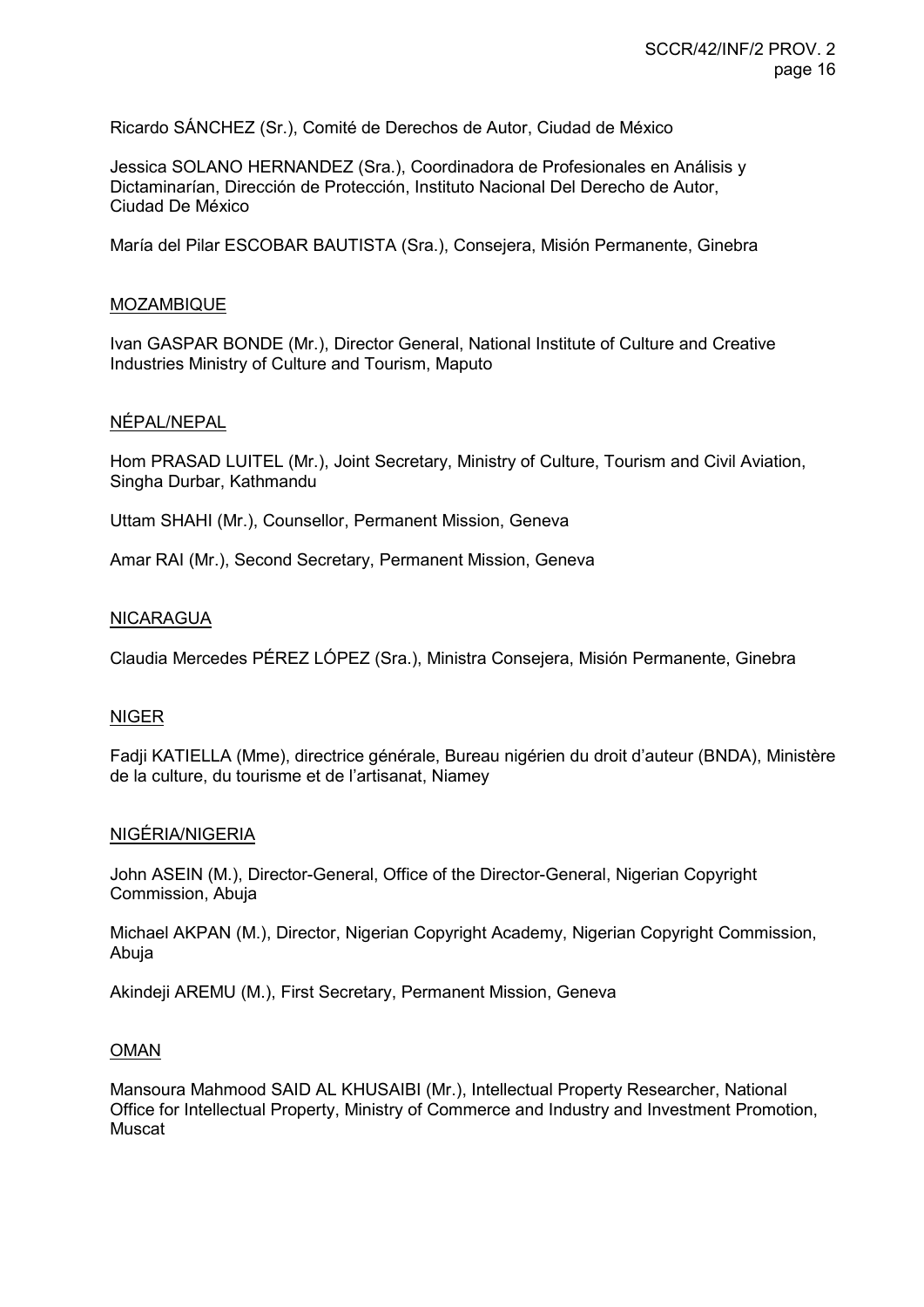# OUGANDA/UGANDA

Vincent KATUTSI (Mr.), Director, Intellectual Property, Intellectual Property, Uganda Registration Services Bureau, Kampala

Abudu Sallam WAISWA (Mr.), Head, Legal Affairs, Uganda Communications Commission, Kampala

Allan Mugarura Allan NDAGIJE (Mr.), Third Secretary, Permanent Mission, Geneva

# PAKISTAN

Muhammad Salman Khalid CHAUDHARY (Mr.), Second Secretary, Permanent, Geneva

#### PANAMA

Krizia Denisse MATTHEWS BARAHONA (Sra.), Representante Permanente Adjunta, Misión Permanente ante la Organización Mundial del Comercio (OMC), Ginebra

#### PARAGUAY

Veronica BOGARIN CLOSS (Sra.), Primera Secretaria, Misión Permanente, Ginebra

Walter CHAMORRO (Sr.), Segunda Secretario, Misión Permanente, Ginebra

# PÉROU/PERU

Fausto VIENRICH ENRIQUEZ (Sr.), Director, Dirección de Derecho de Autor, Lima

Alejandro Kiyoshi MATSUNO REMIGIO (Sr.), Especialista Legal, Dirección de Negociaciones Económicas Internacionales, Ministerio de Relaciones Exteriores, Lima

Alison Anabella URQUIZO OLAZABAL (Sra.), Segunda Secretario, Misión Permanente, **Ginebra** 

#### PHILIPPINES

Emerson CUYO (Mr.), Director, Bureau of Copyright and Related Rights, Intellectual Property Office of the Philippines, Taguig City

Jeremy BAYARAS (Mr.), Attorney, Division Chief, Bureau of Copyright and Related Rights, Intellectual Property Office, Taguig City

Felipe CARINO (Mr.), Minister, Permanent Mission, Geneva

Michelle ESPIRITU (Ms.), Assistant and Attaché, Permanent Mission, Geneva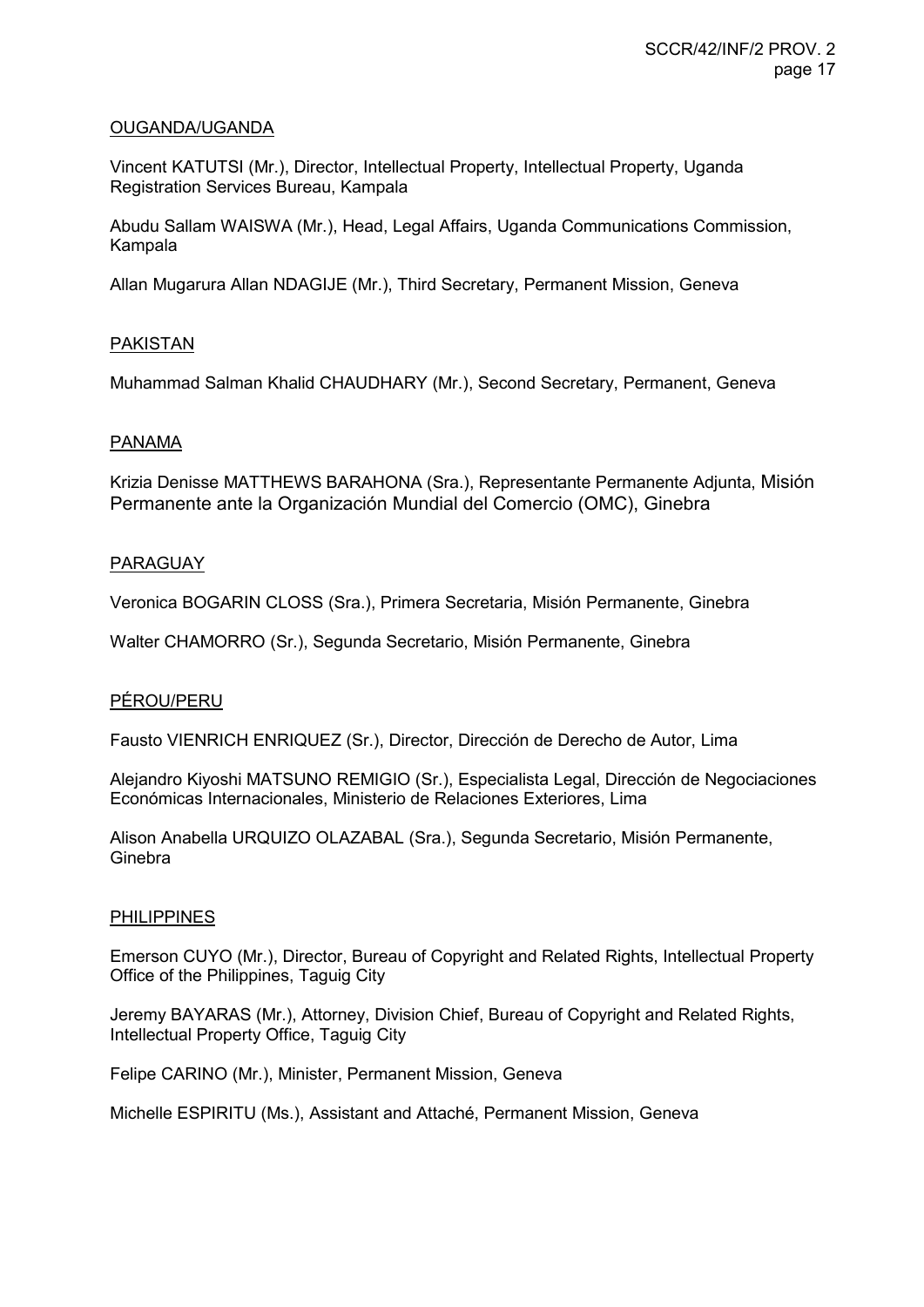#### POLOGNE/POLAND

Elżbieta BALCEROWSKA (Ms.), Chief Expert, European and International Copyright Law, Copyright and Film Department, Ministry of Culture and National Heritage, Warsaw

Dariusz GRZYWACZEWSKI (Mr.), Junior Business Development Manager, Business Development, Warsaw

Agnieszka HARDEJ-JANUSZEK (Ms.), First Counsellor, Permanent Mission, Geneva

#### PORTUGAL

Mário MARTINS DA CRUZ (Mr.), Legal advisor, Department of Legal Advice and Litigation, Cultural Strategy, Planning and Assessment Bureau, Ministry of Culture, Lisboa

Ana Filipa MARTINS FERREIRA (Ms.), Legal advisor, Department of Legal Advice and Litigation, Cultural Strategy, Planning and Assessment Bureau, Ministry of Culture, Lisboa

Francisco SARAIVA (Mr.), Minister Counsellor, Permanent Mission, Geneva

# QATAR

Kassem FAKHROO (Mr.), Commercial Attaché, Permanent Mission, Geneva

# RÉPUBLIQUE DE CORÉE/REPUBLIC OF KOREA

LEE Yoojin (Ms.), Deputy Director, Cultural Trade and Cooperation Division, Copyright Bureau, Ministry of Culture, Sports and Tourism, Sejong

CHOI Seunghun (Mr.), Judge, Administrative Court, Seoul

LYU Junghee (Ms.), Assistant Director, Cultural Trade and Cooperation Division, Copyright Bureau, Ministry of Culture, Sports and Tourism, Sejong

LEE Jintae (Mr.), Director, Copyright Trade and Industry Team, Korea Copyright Commission, Jinju

PARK Jiwon (Ms.), Research Associate, Copyright Trade and Industry Team, Korea Copyright Commission, Jinju

LEE Jinyong (Mr.), First Secretary, Permanent Mission, Genève

#### RÉPUBLIQUE DE MOLDOVA/REPUBLIC OF MOLDOVA

Rodica POPESCU (Ms.), Head, Department, Copyright Department, State Agency on Intellectual Property, Chisinau

Patricia BONDARESCO (Ms.), Principal Consultant, Copyright Department, State Agency on Intellectual Property, Chisinau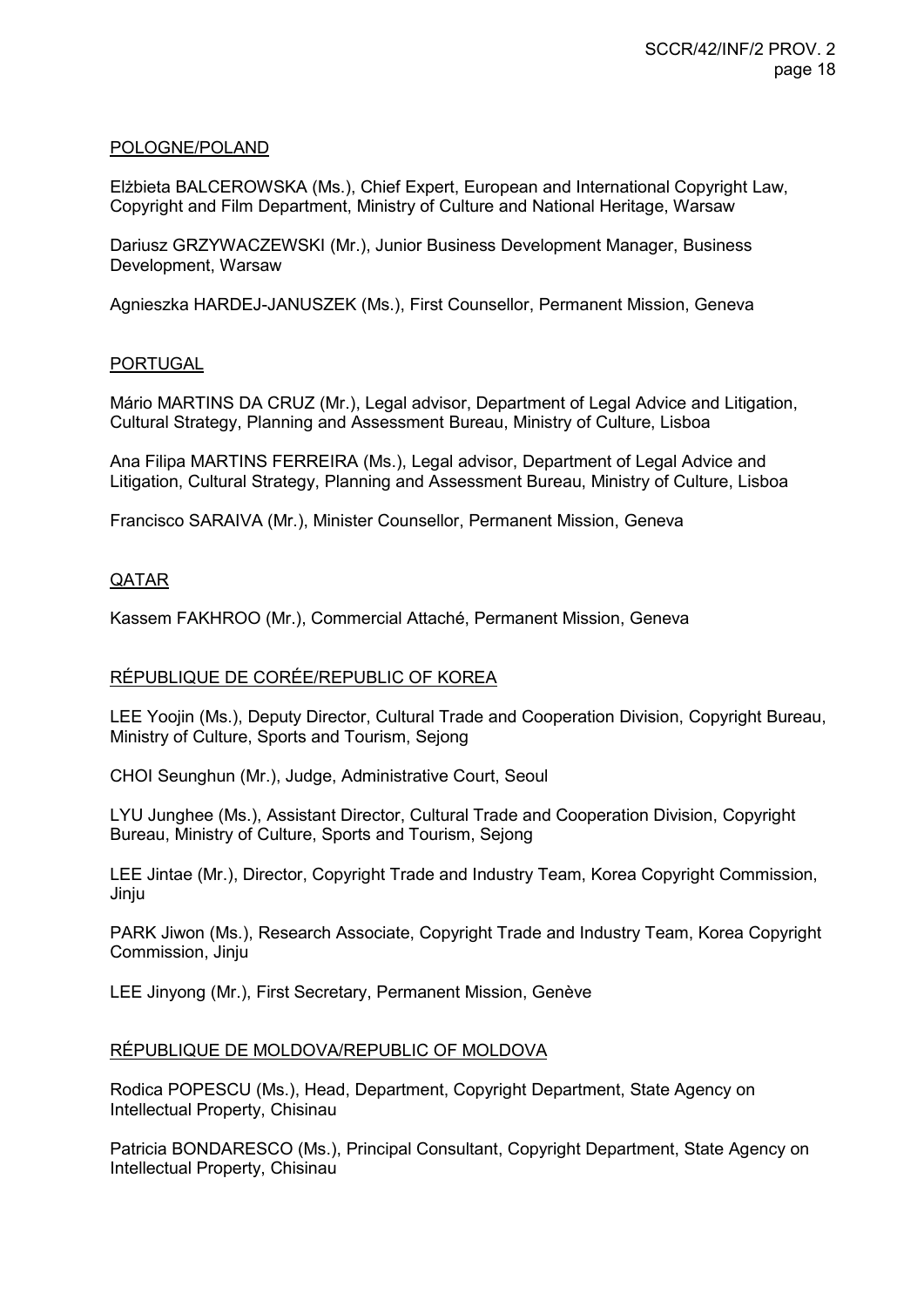# RÉPUBLIQUE DÉMOCRATIQUE POPULAIRE LAO/LAO PEOPLE'S DEMOCRATIC REPUBLIC

Vilomphone PHIMPHISARN (Mr.), Deputy Director, Copyright Division, Department of Intellectual Property, Vientiane

# RÉPUBLIQUE DOMINICAINE/DOMINICAN REPUBLIC

José Rubén GONELL COSME (Sr.), Director General, Oficina Nacional de Derechos de Autor (ONDA), Ministerio de Industria, Comercio y Mipymes, Santo Domingo

Elizabeth TOLENTINO (Sra.), Directora de Planificación y Desarrollo, Oficina Nacional de Derecho de Autor, Santo Domingo

Adria RODRÍGUEZ DURÁN (Sra.), Asistente Ejecutiva de la Dirección General, Oficina Nacional de Derecho de Autor, Ministerio de Industria, Comercio y Mipymes, Santo Domingo

Cesar HERRERA DIAZ (Sr.), Consejero, Misión Permanente, Ginebra

# RÉPUBLIQUE POPULAIRE DÉMOCRATIQUE DE CORÉE/DEMOCRATIC PEOPLE'S REPUBLIC OF KOREA

JONG Myong Hak (Mr.), Counsellor, Permanent Mission, Geneva

# RÉPUBLIQUE TCHÈQUE/CZECH REPUBLIC

Adéla FALADOVÁ (Ms.), Deputy Director, Copyright Department, Ministry of Culture, Prague

Kateřina DLABOLOVÁ (Ms.), Lawyer, International, Industrial Property Office, Prague

Petr FIALA (Mr.), Third Secretary, Permanent Mission, Geneva

# RÉPUBLIQUE-UNIE DE TANZANIE/UNITED REPUBLIC OF TANZANIA

Philemon KILAKA (Mr.), Principal Copyright Officer, Copyright Society of Tanzania (COSOTA), Ministry of Culture Arts and Sports, Dar es Salaam

George NGOLWE (Mr.), Trade Officer, Permanent Mission, Geneva

#### ROUMANIE/ROMANIA

Cristian FLORESCU (Mr.), Head, International Relations Department, Romanian Copyright Office, Bucharest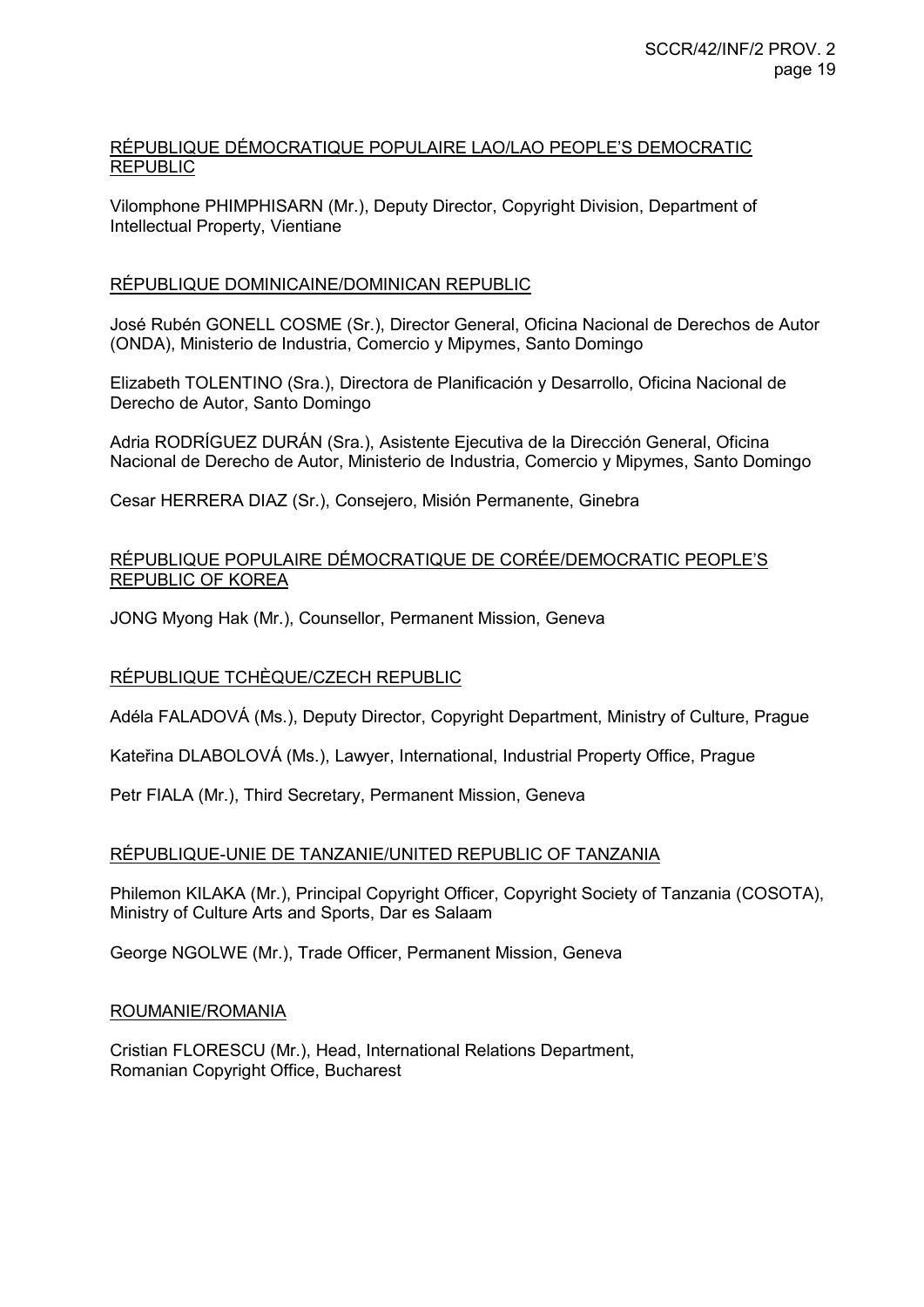#### ROYAUME-UNI/UNITED KINGDOM

Robin STOUT (Mr.), Deputy Director, Copyright and Enforcement Directorate, Intellectual Property Office, Newport

Neil COLLETT (Mr.), Head of International and Trade Copyright, Copyright and Intellectual Property Enforcement Directorate, Intellectual Property Office, Newport

Rhian DOLEMAN (Ms.), Senior Policy Advisor, Copyright and IP Enforcement, Intellectual Property Office, Newport

Margaret HAIG (Ms.), Head of Copyright Operations, Copyright and Intellectual Property Enforcement Directorate, London

Jan WALTER (Mr.), Senior Intellectual Property Adviser, Permanent Mission, Geneva

Nancy PIGNATARO (Ms.), Intellectual Property Attaché, Permanent Mission, Geneva

#### SÉNÉGAL/SENEGAL

Coly SECK (M.), ambassadeur, représentant, Mission permanente, Genève

Abdoul Aziz DIENG (M.), conseiller technique, président, Commission artisanat, culture, tourisme et sport du conseil économique social et environnemental, Ministère de la culture et des communications, Dakar

Fatou THIAM (Mme), professeur, université de Cheikh Anta Diop, Dakar

Tamsir GUEYE (M.), premier secrétaire, Mission permanente, Genève

Mountaga WAGNE (M.), premier secrétaire, Mission permanente, Genève

Papa Diomaye LOUM (M.), ministre conseiller, Mission permanente, Genève

#### SINGAPOUR/SINGAPORE

Sandra YU (Ms.), Principal Assistant Director, International Engagement Department, Intellectual Property, Singapore

Trina HA (Ms.), Chief Legal Counsel and Director, Legal, Intellectual Property Office, Singapore

Kathleen PEH (Ms.), Senior Executive, International Engagement Department, Intellectual Property Office, Singapore

Gavin FOO (Mr.), Senior Legal Counsel, Legal, Intellectual Property Office, Singapore

Joel GOH (Mr.), Legal Counsel, Legal, Intellectual Property Office, Singapore

Benjamin TAN (Mr.), Counsellor, Permanent Mission, Geneva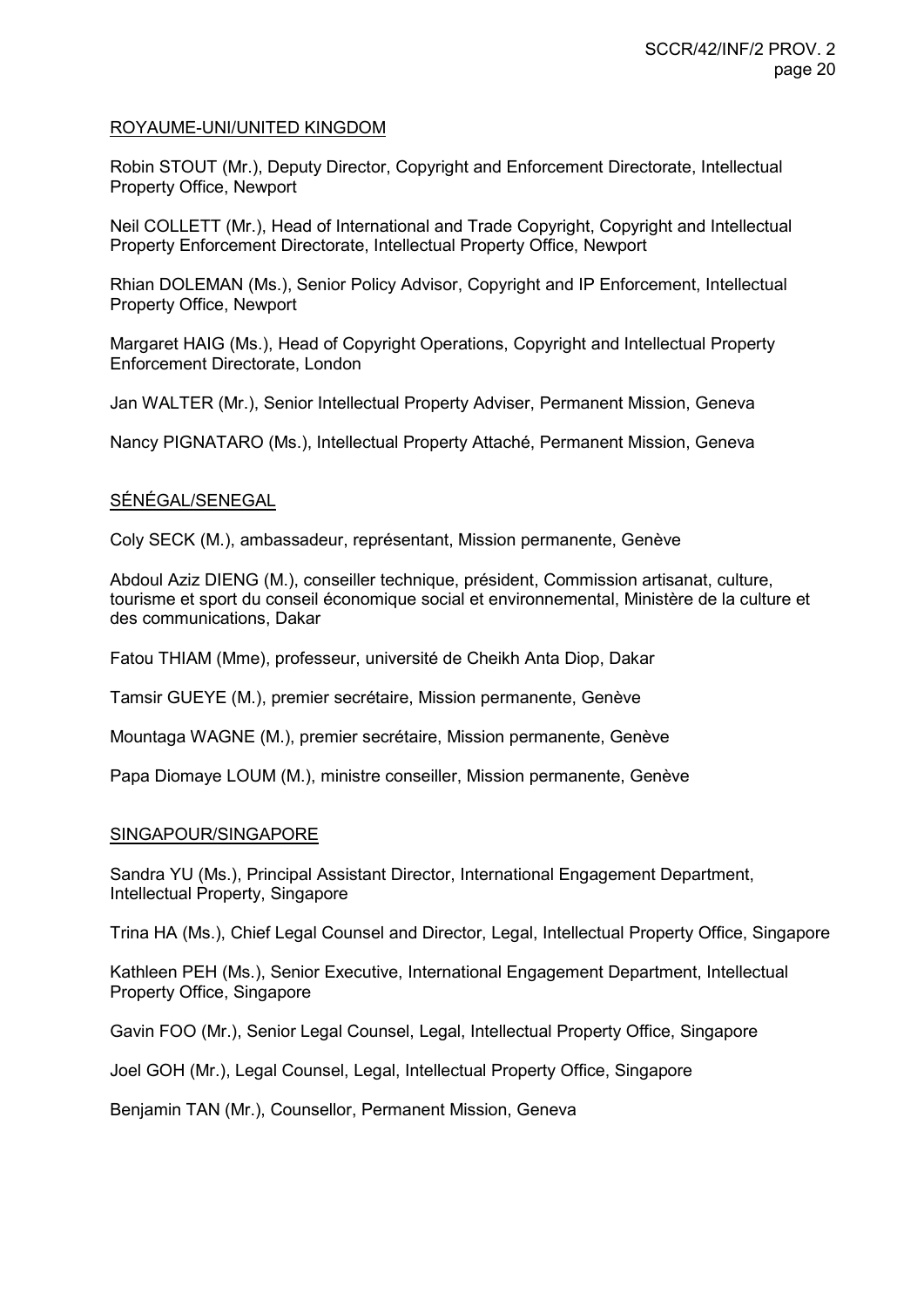# SLOVAQUIE/SLOVAKIA

Jakub SLOVÁK (Mr.), Legal Adviser, Media, Audiovisual and Copyright Department, Copyright Unit, Ministry of Culture of the Slovak Republic, Bratislava

# SLOVÉNIE/SLOVENIA

Darja KARIŽ (Ms.), Senior Advisor, Intellectual Property Law Department, Slovenian Intellectual Property Office, Ljubljana

Eva GROS (Ms.), Secretary, Intellectual Property Law Department, Ministry of Economic Development and Technology, Ljubljana

# SOUDAN/SUDAN

Sahar GASMELSEED (Ms.), Third Secretary, Permanent Mission

#### SUÈDE/SWEDEN

Viktor KAMLIN (Mr.), Legal Advisor, Ministry of Justice, Stockholm

Martin BERGER (Mr.), Legal Advisor, Designs and Trademarks Department, Intellectual Property Office, Hudiksvall

Johan EKERHULT (Mr.), First Secretary, Permanent Mission, Geneva

# SUISSE/SWITZERLAND

Charlotte BOULAY (Mme), conseillère juridique, Division droit and affaires internationales, Institut fédéral de la propriété intellectuelle, Berne

Selina DAY (Mme), conseillère juridique, Division droit and affaires internationales, Institut fédéral de la propriété intellectuelle, Berne

Lena LEUENBERGER (Mme), Conseillère juridique, Division droit and affaires internationales, Institut fédéral de la propriété intellectuelle, Berne

Christoph SPENNEMANN (M.), conseiller, Mission permanente, Genève

# TADJIKISTAN/TAJIKISTAN

Malika RAHIMI (Ms.), Second Secretary, Permanent Mission, Geneva

#### THAÏLANDE/THAILAND

Pimchanok PITFIELD (Ms.), Ambassador, Permanent Representative, Permanent Mission to the World Trade Organization (WTO), Geneva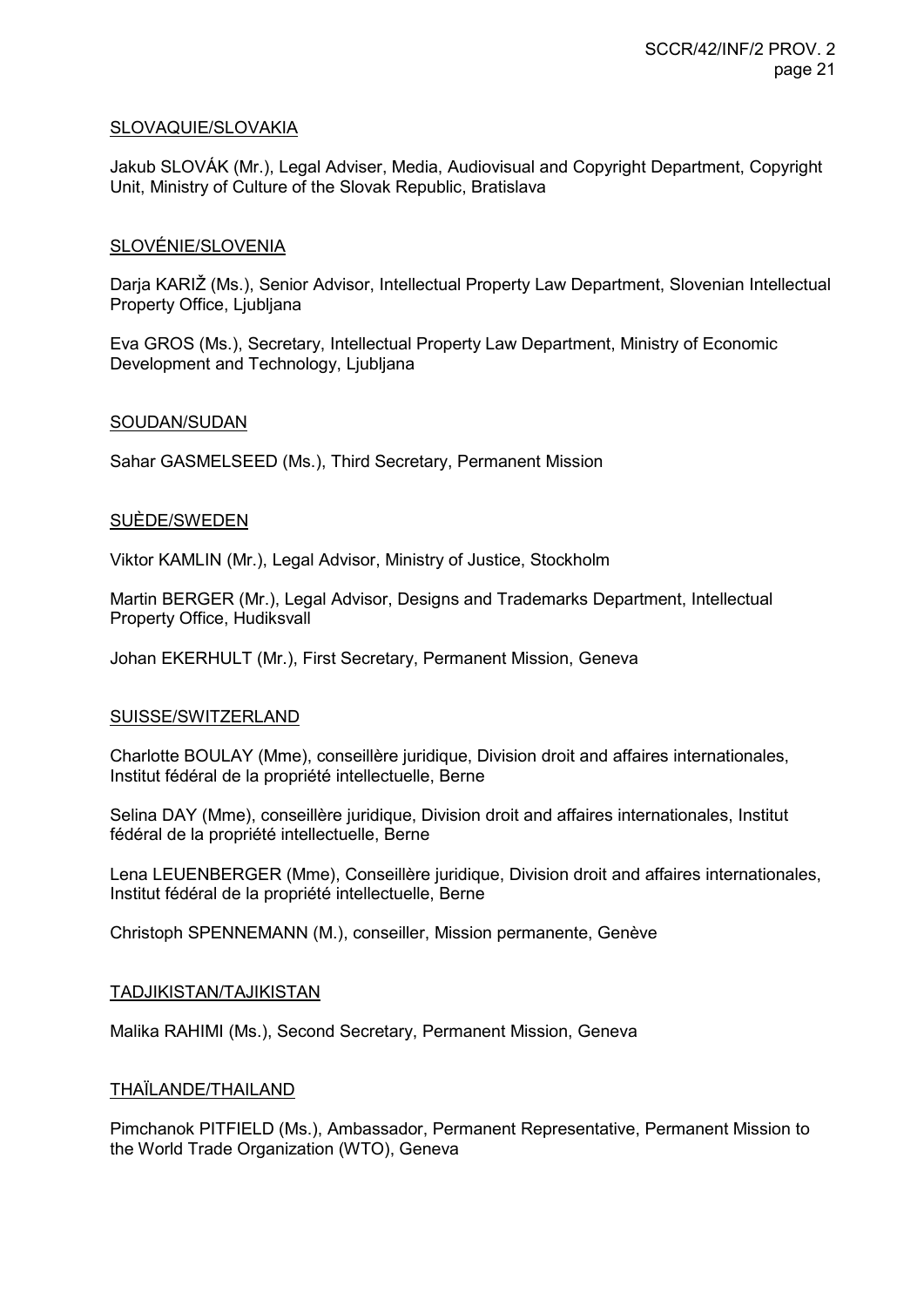Pornpimol SUGANDHAVANIJA (Ms.), Minister, Deputy Permanent Representative, Permanent Mission to the World Trade Organization (WTO), Geneva

Pakwan CHUENSUWANKUL (Ms.), Counsellor, Permanent Mission to the World Trade Organization (WTO), Geneva

Vipatboon KLAOSOONTORN (Ms.), Trade Officer, Professional Level, Department of Intellectual Property, Ministry of Commerce, Nonthaburi

Kanittha LIMSIRI (Ms.), Legal Officer, Department of Intellectual Property, Ministry of Commerce, Nonthaburi

Sirilak RUNGRUANGKUNLADIT (Ms.), Senior Trade Officer, Department of Intellectual Property, Ministry of Commerce, Nonthaburi

Kewalee SEEDANGNOI (Ms.), Trade Officer, Department of Intellectual Property, Ministry of Commerce, Nonthaburi

Nutchanok TAMSUK (Ms.), Legal Officer, Department of Intellectual Property, Ministry of commerce, Nonthaburi

#### TRINITÉ-ET-TOBAGO/TRINIDAD AND TOBAGO

Regan ASGARALI (Mr.), Controller, Intellectual Property Office, Ministry of the Attorney General and Legal Affairs, Port of Spain

Kavish SEETAHAL (Mr.), Deputy Controller, Intellectual Property Office, Ministry of the Attorney General and Legal Affairs, Port of Spain

Tricia PUCKERIN (Ms.), Legal Research Officer, Telecommunications Authority, Port of Spain

Seitu LAWRENCE (Mr.), Manager Compliance, Telecommunications Authority, Barataria

Shonda MOORE (Ms.), Compliance Officer II, Legal and Enforcement, Telecommunications Authority, Port of Spain

Ruel ELLIS (Mr.), Mechanical and Manufacturing Engineer, University of the West Indies, St. Augustine

Allison ST. BRICE, Second Secretary, Permanent Mission, Geneva

#### TUNISIE/TUNISIA

Zeineb LETAIEF (Mme), Première Secrétaire, Mission permanente, Genève

# TURQUIE/TURKEY

Baris GOZUBUYUK (Ms.), Copyright Expert, Law Affairs, Ministry of Culture and Tourism, Çankaya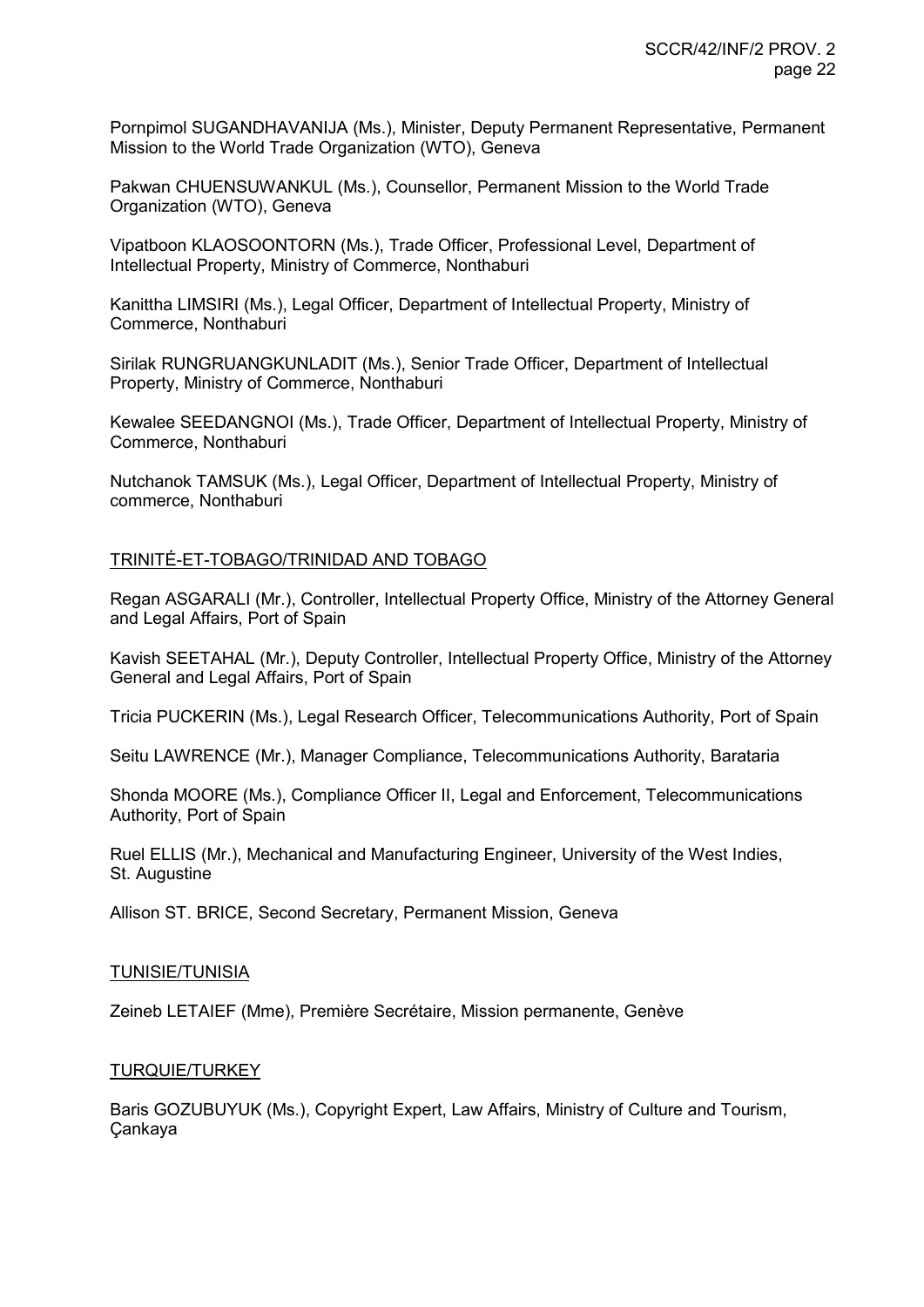Uğur TEKERCI (Mr.), Copyright Expert, Directorate General of Copyright, Ministry of Culture and Tourism, Ankara

Burcu EKIZOĞLU (Ms.), Legal Counsellor, Permanent Mission to the World Trade Organization (WTO), Geneva

#### UKRAINE

Bohdan PADUCHAK (Mr.), Deputy Director, Department of Intellectual Property, Kyiv

Andrly DEMCHUK (Mr.), Director, Department of Intellectual Property, Ministry of Economy, Kyiv

# VENEZUELA (RÉPUBLIQUE BOLIVARIENNE DU)/VENEZUELA (BOLIVARIAN REPUBLIC OF)

Rosalba FEGHALI (Sra.), Directora Nacional de Derecho de Autor, Servicio Autónomo de la Propiedad Intelectual (SAPI), Ministerio del Poder Popular de Comercio Nacional, Caracas

Jorge HERNÁNDEZ (Sr.), Analista de Relaciones Internacionales, Servicio Autónomo de la Propiedad Intelectual (SAPI), Ministerio del Poder Popular de Comercio Nacional, Caracas

Milethny MALDONADO (Sra.), Analista de Relaciones Internacionales, Servicio Autónomo de la Propiedad Intelectual (SAPI), Ministerio del Poder Popular de Comercio Nacional, Caracas

Orlando SALAZAR (Sr.), Director de Relaciones Internacionales, Servicio Autónomo de la Propiedad Intelectual (SAPI), Ministerio del Poder Popular de Comercio Nacional, Caracas

Liz SÁNCHEZ (Sra.), Coordinadora de Registro, Servicio Autónomo de la Propiedad Intelectual-SAPI, Ministerio del Poder Popular de Comercio Nacional, Caracas

# VIET NAM

PHAM Thanh Tung (Mr.), Deputy Director, Copyright Office, Culture, Sports and Tourism, Hanoi

TUAN THANH Trinh (Mr.), Deputy Director General, Copyright Office, Ministry of Culture, Sports and Tourism, Hanoi

DINH Nghia (Mr.), Official, Copyright Office of Vietnam, Culture, Sports and Tourism, Hanoi

LE Ngoc Lam (Mr.), Counsellor, Permanent Mission, Geneva

#### ZAMBIE/ZAMBIA

Muyumbwa KAMENDA (Mr.), First Secretary, Permanent Mission, Geneva

#### ZIMBABWE

Tanyaradzwa MANHOMBO (Mr.), Counsellor, Permanent Mission, Geneva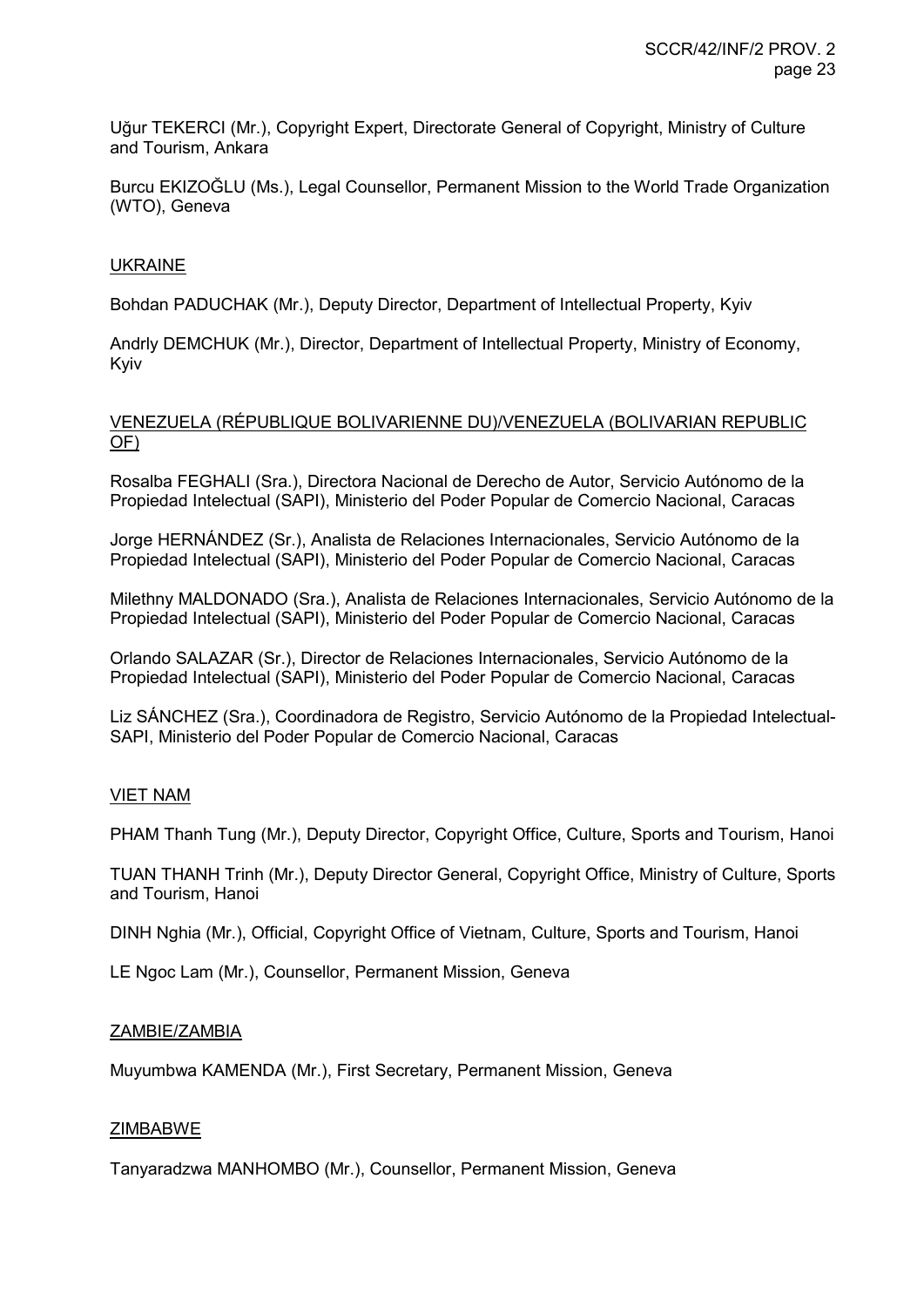# II. OBSERVATEURS/OBSERVERS

# PALESTINE

Nidaa FSAISI (Ms.), Director, Copyrights Department, Ministry of Culture, Ramallah-Albireh

# III. DÉLÉGATIONS MEMBRES SPÉCIALES/SPECIAL MEMBER DELEGATIONS

# UNION EUROPÉENNE (UE)/EUROPEAN UNION (EU)

Emmanuelle DU CHALARD (Ms.), Deputy Head of Unit, Director General Connect, European Commission, Brussels

Marco GIORELLO (Mr.), Head of Unit, Director General Connect, European Commission, Brussels

Oscar MONDEJAR (Mr.), Minister Counsellor, Permanent Delegation, Geneva

Carla OSMAN (Ms.), Policy Officer, Director General Connect, European Commission, Brussels

Sandor SZALAI (Mr.), Policy Officer, Director General Connect, European Commission, Brussels

# IV. EXPERTS/EXPERTS

Yaniv BENHAMOU (Mr.), Expert, Geneva

Susan BUTLER (Ms.), Expert, New York

Irene CALBOLI (Ms.), Expert, Singapore

Kenneth CREWS (Mr.), Expert, Los Angeles

Christian CASTLE (Mr.), Expert, Austin

Claudio FEIJOO (Mr.), Expert, Madrid

George HWANG (Mr.), Expert, Singapore

Jacques EL H. MANSOUR SAGNA (Mr.), Expert, Dakar

Rina Elster PANTALONY (Ms.), Expert, New York

David SUTTON (Mr.), Expert, London

Raquel XALABADER PLANTADA (Ms.), Expert, Madrid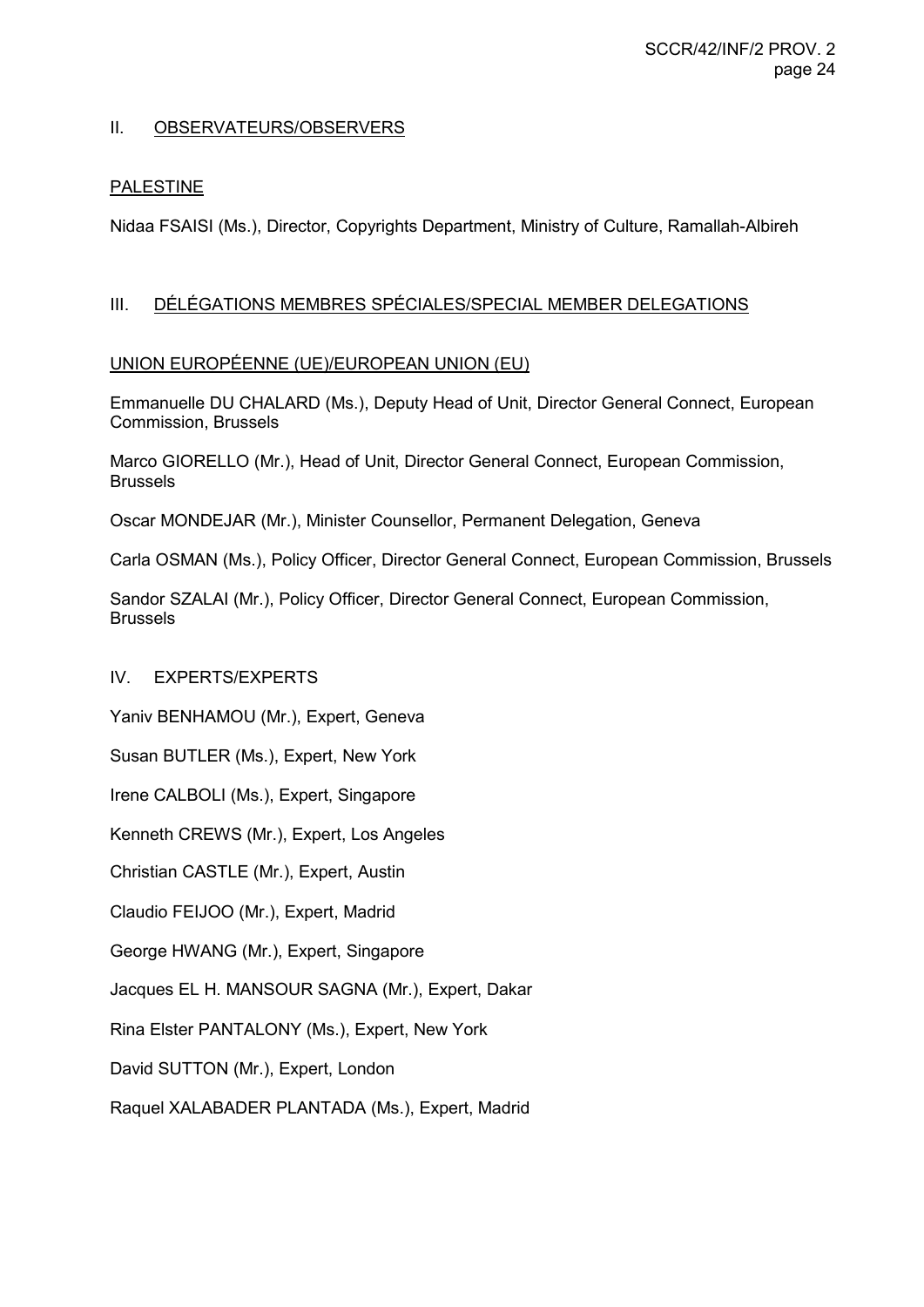#### V. ORGANISATIONS INTERGOUVERNEMENTALES/ INTERGOVERNMENTAL ORGANIZATIONS

# CENTRE SUD (CS)/SOUTH CENTRE (SC)

Vitor IDO (Mr.), Programme Officer, Health, Intellectual Property and Biodiversity Programme (HIPB), Geneva

Viviana MUNOZ TELLEZ (Ms.), Coordinator, Health, Intellectual Property and Biodiversity Programme (HIPB), Geneva

Nirmalya SYAM (Mr.), Senior Programme Officer, Health, Intellectual Property and Biodiversity Programme (HIPB), Geneva

# LIGUE DES ÉTATS ARABES (LAS)/LEAGUE OF ARAB STATES (LAS)

Mansoura AL KHUSAIBI (Mme), Researcher Intellectual Property National Office, Ministry of Commerce, Industry and Investment Promotion, Muscat

# ORGANISATION AFRICAINE DE LA PROPRIÉTÉ INTELLECTUELLE (OAPI)/AFRICAN INTELLECTUAL PROPERTY ORGANIZATION (OAPI)

Solange DAO SANON (Mme), chef du service droit d'auteur et gestion collective, direction de la prospective et de la coopération, Yaoundé

# ORGANISATION RÉGIONALE AFRICAINE DE LA PROPRIÉTÉ INTELLECTUELLE (ARIPO)/AFRICAN REGIONAL INTELLECTUAL PROPERTY ORGANIZATION (ARIPO)

Maureen FONDO (Ms.), Head, Copyright and Related Rights, Harare

#### UNION AFRICAINE (UA)/AFRICAN UNION (AU)

Georges Remi NAMEKONG (M.), Senior Economist, Permanent Mission, Geneva

# V. ORGANISATIONS NON GOUVERNEMENTALES/ NON-GOVERNMENTAL ORGANIZATIONS

African Union of Bradcasting (AUB) Suranga JAYALATH (Mr.), Adviser, Legal Department, Colombo

Associação Paulista da Propriedade Intelectual (ASPI) Liliane LEITE (Sra.), Coordinador, Comisión de Estudios de Derecho de Autor, Dirección de Cultura, São Paulo

Asociación internacional de radiodifusión (AIR) /International Association of Broadcasting (IAB) Nicolás NOVOA (Mr.), Member Working Group on Copyright, IAB, Montevideo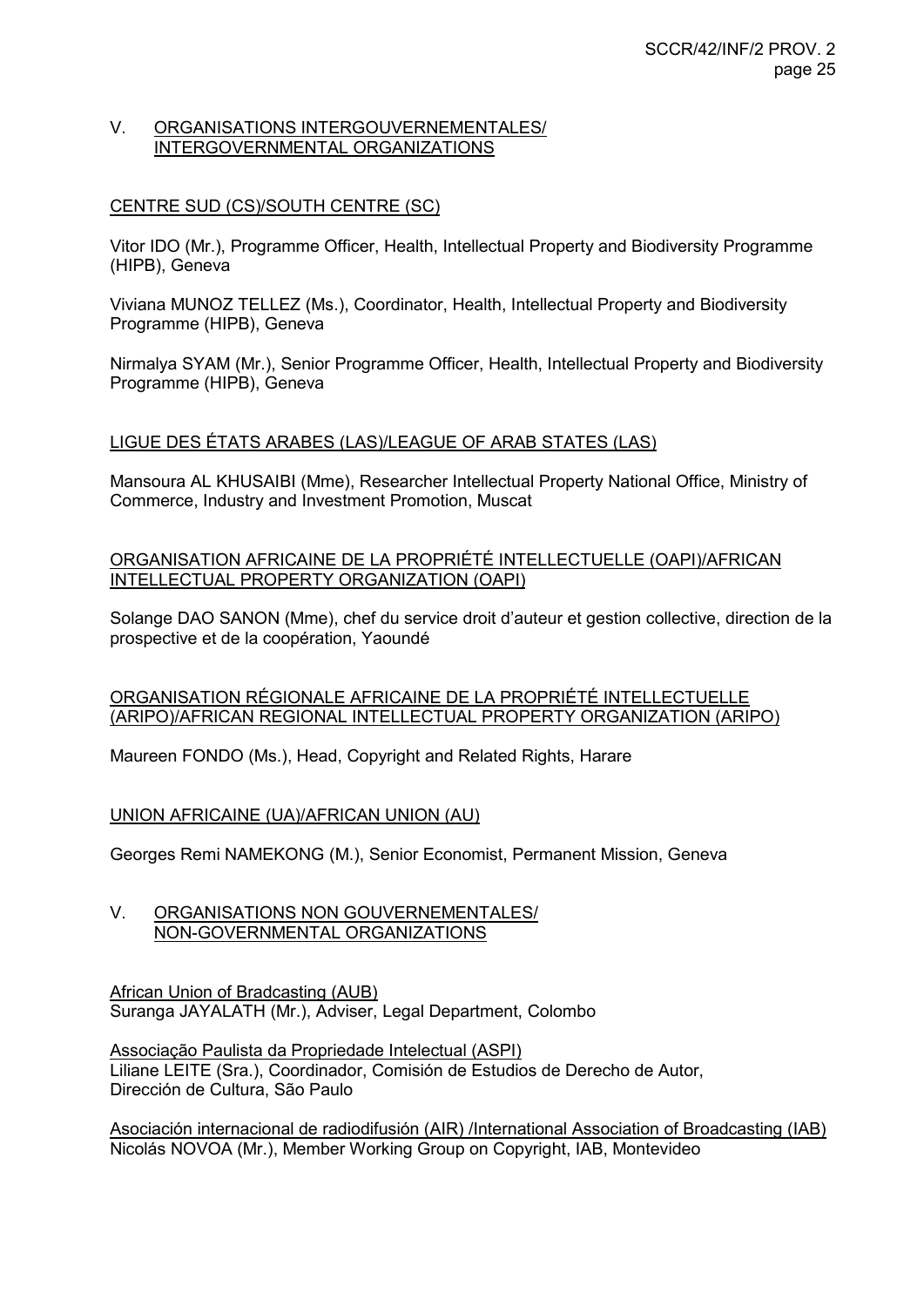Association des organisations européennes d'artistes interprètes (AEPO-ARTIS)/Association of European Perfomers' Organizations (AEPO-ARTIS) Ioan KAES (Mr.), General Secretary, Brussels

Association des télévisions commerciales européennes (ACT)/Association of Commercial Television in Europe (ACT) Miruna HEROVANU (Ms.), Senior Officer, European Union Affairs, Brussels

Association européenne des étudiants en droit (ELSA International)/European Law Students' Association (ELSA International) Sânziana-Oana LĂZĂRESCU (Ms.), Head of delegation, Brussels Alda MYFTARAJ (Ms.), Delegate, Brussels Jakub SUCHNICKI (Mr.), Delegate, Brussels Mitko TATAROV (Mr.), Delegate, Brussels

Association internationale des éditeurs scientifiques, techniques et médicaux (STM)/International Association of Scientific Technical and Medical Publishers (STM) Carlo SCOLLO LAVIZZARI (Mr.), Advocate, Basel

Association internationale pour la protection de la propriété intellectuelle (AIPPI)/International Association for the Protection of Intellectual Property (AIPPI) Shiri KASHER-HITIN (Ms.), Attorney, Copyright Sub-Committee, Tel Aviv

Association internationale pour le développement de la propriété intellectuelle (ADALPI)/International Society for the Development of Intellectual Property (ADALPI) Brigitte LINDNER (Ms.), Chair, Geneva

Association mondiale des journaux (AMJ)/World Association of Newspapers (WAN) Elena PEROTTI (Ms.), Executive Director Media Policy and Public Affairs, Media Policy, Paris

Authors' Licensing and Collecting Society Ltd (ALCS) Barbara HAYES (Ms.), Deputy Chief Executive, London Saoirse PURTILL-COXALL (Ms.), Public Affairs Advisor, Advocacy Department, London

Bildupphovsrätt i Sverige/Visual Copyright Society Mats LINDBERG (Mr.), Senior Adviser, Legal, Stockholm

Canadian Copyright Institute (CCI) Glenn ROLLANS (Mr.), Representative of the Canadian Copyright Institute, Edmonton

Central and Eastern European Copyright Alliance (CEECA) Mihály FICSOR (Mr.), President, Budapest

Centre d'administration des droits des artistes interprètes ou exécutants du GEIDANKYO (CPRA)/Center for Performers' Rights Administration of GEIDANKYO (CPRA) Samuel Shu MASUYAMA (Mr.), Managing Director, Neighbouring Rights Research Institute, Tokyo Takashi INOUE (Mr.), Manager, General Affairs Department, Tokyo Mutsuko KAYANO (Ms.), Manager, Legal and Public Relations Department, Tokyo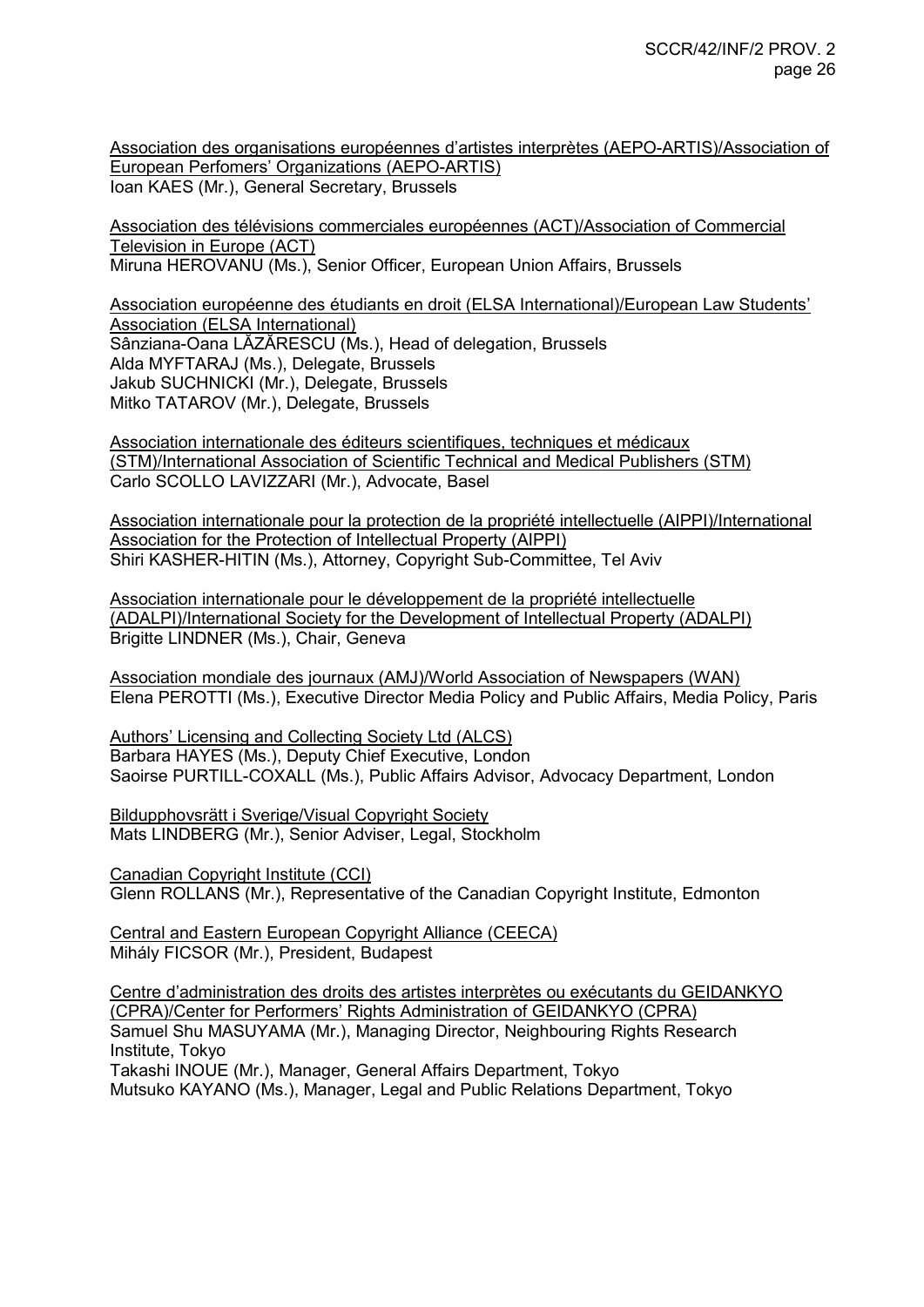Centre de recherche et d'information sur le droit d'auteur (CRIC)/Copyright Research and Information Center (CRIC)

Shinichi UEHARA (Mr.), Visiting Professor, Graduate School of Kokushikan University, Tokyo

Centre for Internet and Society (CIS) Anubha SINHA (Ms.), Senior Programme Manager, Delhi

Chambre de commerce internationale (CCI)/International Chamber of Commerce (ICC) Danny GRAJALES PEREZ Y SOTO (Mr.), Global Policy Manager, Commission on Intellectual Property, Paris Richard PFOHL (Mr.) General Counsel, Music Canada, Toronto Sebastian PÁEZ (Mr.), Senior Associate, Bustamante Fabara, Quito Adela TOSCANO (Ms.), Intern, Global Policy Department, Paris

Civil Society Coalition (CSC) Ben CASHDAN (Mr.), Fellow, Johannesburg Simone HAMMERSLEY (Ms.), Fellow, Johannesburg

Coalición por el Acceso Legal a la Cultura A.C. (CALC) Quetzalli DE LA CONCHA (Sra.), Presidenta, Consejo Directivo, Ciudad de México Alfredo TOURNE (Sr.), Representante Legal, Consejo Directivo, Ciudad de México

Communia International Association on the Public Domain

Teresa NOBRE (Ms.), Legal Adviser, Lisbon Justus DREYLING (Mr.), Project Manager, International Regulation, Berlin Deborah DE ANGELIS (Ms.), Copyright Expert, Copyright Office, Rome Amalia TOLEDO HERNÁNDEZ (Ms.), Policy Specialist, Bogotá Jan GERLACH (Mr.), Advisor, Public Policy, Zurich Maja BOGATAJ JANCIC (Ms.), Council, Ljubljana Maria DRABCZYK (Ms.), Policy Expert, Policy, Warsaw Eric LUTH (Mr.), Policy Expert, Policy, Stockholm

Confédération internationale des éditeurs de musique (CIEM)/International Confederation of Music Publishers (ICMP) Jure KRALJ (Mr.), Legal and Policy Executive, Brussels David OCANA (Mr.), Intern, Public Policy, London

Confédération internationale des sociétés d'auteurs et compositeurs (CISAC)/International Confederation of Societies of Authors and Composers (CISAC) Leonardo DE TERLIZZI (Mr.), Legal Advisor, Legal Department, Neuilly sur Seine

Conseil britannique du droit d'uteur (BCC)/British Copyright Council (BCC) Andrew YEATES (Mr.), Director, London

Conseil international des archives (CIA)/International Council on Archives (ICA) Jean DRYDEN (Ms.), Copyright Policy Expert, Toronto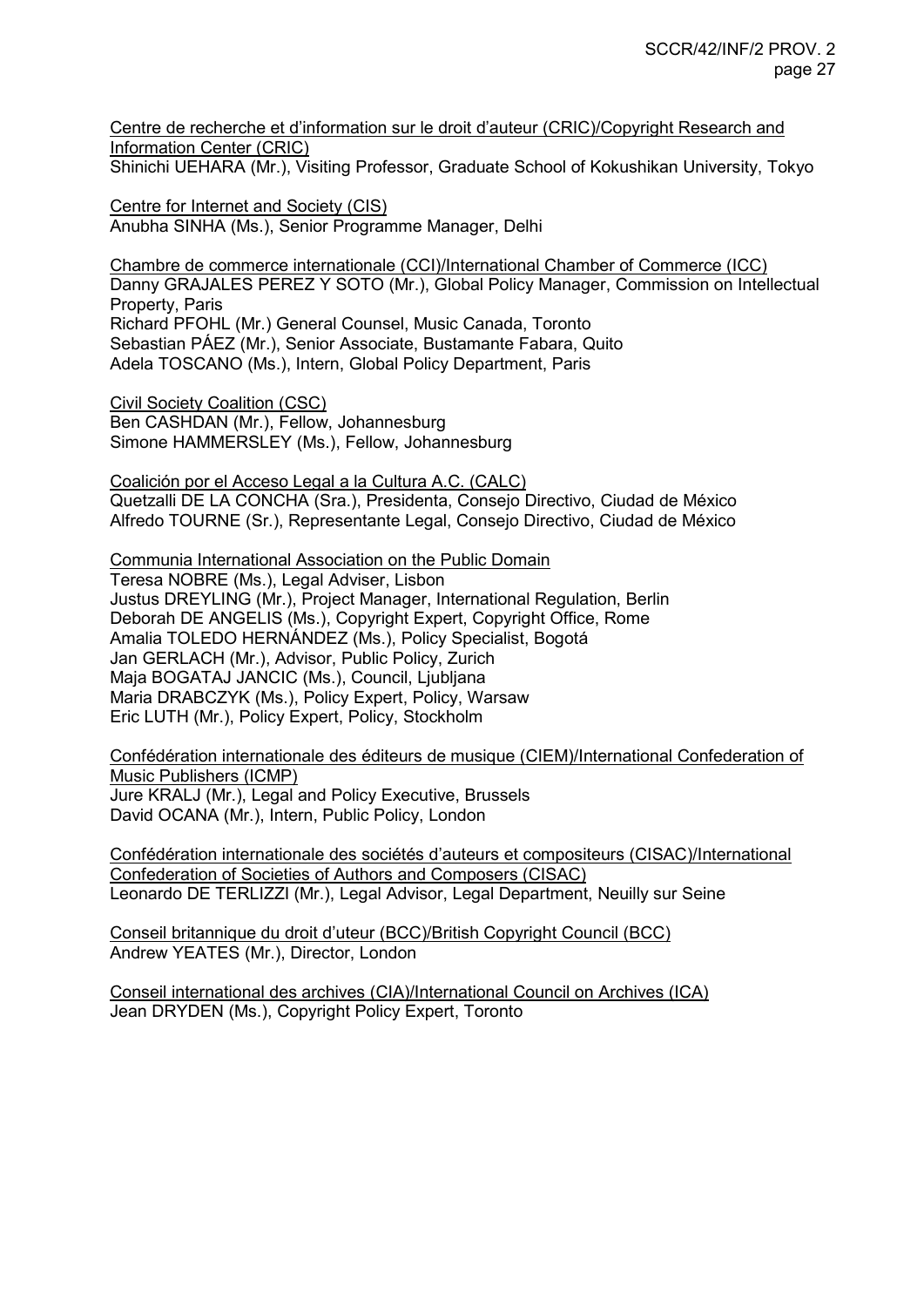Copyright Society of China (CSC)

Yue SUN (Mr.), Vice Chairman and Secretary General, Secretariat, Beijing Hailong XIA (Mr.), Secretary, Secretariat, Beijing Yi LIAN (Ms.), Secretary, Secretariat, Beijing Zhe LIU (Ms.), Secretary, Secretariat, Beijing Ying SUN (Ms.), Secretary, Secretariat, Beijing Jin ZENG (Mr.), Secretary, Secretariat, Beijing Xiaolong ZHU (Mr.), Secretary, Secretariat, Beijing

Corporación Latinoamericana de Investigación de la Propiedad Intelectual para el Desarrollo (Corporación Innovarte) Luis VILLARROEL (Sr.), Director, Santiago Mariana FERNANDEZ (Sra.), Legal Assistant, Santiago

Creative Commons Corporation Brigitte VEZINA (Ms.), Director, Policy and Open Culture, The Hague

Cumulus The International Association of Universities and Colleges of Art, Design and Media (CUMULUS) Eija SALMI (Ms.), Secretary General, Secretariat, Espoo

DAISY Forum of India (DFI) Olaf MITTELSTAEDT (Mr.), Implementer, New Delhi

Electronic Information for Libraries (eIFL.net)

Teresa HACKETT (Ms.), Head, Vilnius Dick KAWOOYA (Mr.), Associate Professor, University of South Carolina, South Carolina Anthony KAKOOZA (Mr.), Professor, School of Law, Kampala Desmond ORIAKHOGBA (Mr.), Professor, Senior Lecturer, Department of Mercantile and Private Law, School of Law, Thohoyandou Awa CISSÉ (Ms.), Bibliothèque Centrale de l'Université Cheikh Anta Diop, Dakar

European Visual Artists (EVA)

Carola STREUL (Ms.), Secretary General, Visual arts, European Visual Artists, Bruxelles Victoria AGUIRRE (Ms.), Administrator, Secretariat, Brussels Susanna BROZZU (Ms.), Communications Officer, Secretariat, Brussels

Fédération canadienne des associations de bibliothèques (FCAB)/Canadian Federation of Library Associations (CFLA) Victoria OWEN (Ms.), Information Policy Scholar, University of Toronto, Toronto

Christina DE CASTELL (Ms.), Representative, Copyright Committee, Vancouver

Fédération des Associations européennes d'écrivains (EWC)/European Writers' Council (EWC) Nina GEORGE (Ms.), President, Brussels Maïa BENSIMON (Mme), Vice-President, Paris

Fédération européenne des sociétés de gestion collective de producteurs pour la copie privée audiovisuelle (EUROCOPYA)/European Federation of Joint Management Societies of Producers for Private Audiovisual Copying (EUROCOPYA) Juliette PRISSARD (Ms.), Representative, Copyright Department, Brussels

Fédération ibéro-latino-américaine des artistes interprètes ou exécutants (FILAIE)/Ibero-Latin-American Federation of Performers (FILAIE) Luis COBOS PAVON (Sr.), Presidente, Madrid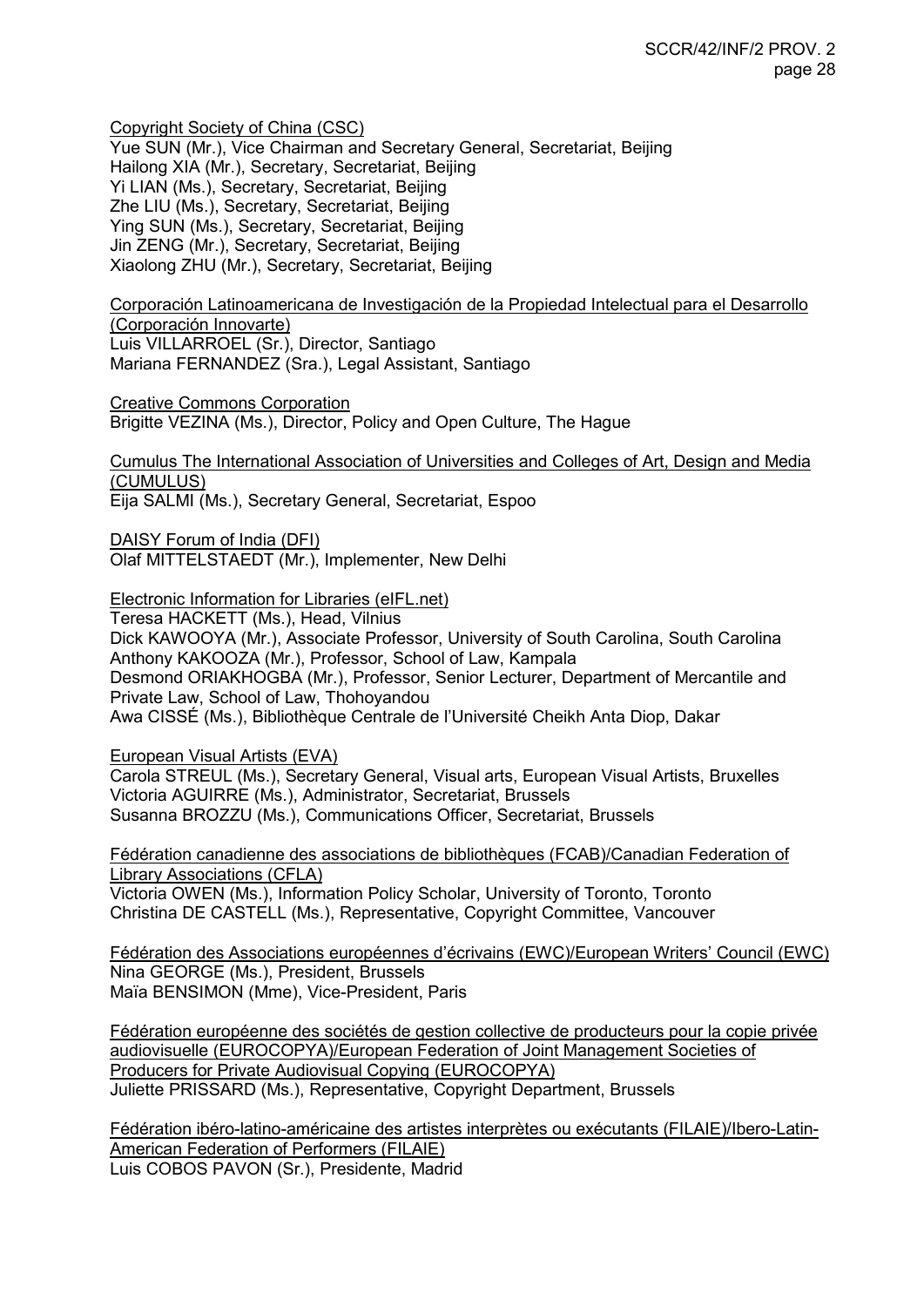Jose LUIS SEVILLANO ROMERO (Sr.), Presidente, Comité Técnico, Madrid Armando BAEZ PINAL (Sr.), Vice Presidencia Segunda, Ciudad de México Paloma LÓPEZ PELAEZ (Sra.), Miembro del Comité Jurídico, Madrid Alvaro HERNANDEZ-PINZON (Sr.), Miembro del Comité Jurídico, Madrid Sergio ALVARADO URIBE (Sr.), Miembro del Comité Técnico y Jurídico, Comité Técnico, Ciudad de México Alfonso VÁZQUEZ FAMILIA (Sr.), Miembro, Santo Domingo

Fédération internationale de la vidéo (IFV)/International Video Federation (IVF) Scott MARTIN (Mr.), Member, Los Angeles Charlotte LUND THOMSEN (Ms.), Legal Counsel, Brussels

Fédération internationale de l'industrie phonographique (IFPI)/International Federation of the Phonographic Industry (IFPI)

Kristina JANUŠAUSKAITĖ (Ms.), Director, European Legal Affairs, Brussels Lauri RECHARDT (Mr.), Chief Legal Officer, Licensing and Legal Policy, London Abbas LIGHTWALLA (Mr.), Senior Legal Policy Adviser, Legal Policy and Licensing, London Shiveta SOOKNANAN (Ms.), Senior Legal Policy Adviser, Global Legal Policy, London

Fédération internationale des associations de bibliothécaires et des bibliothèques (FIAB)/International Federation of Library Associations and Institutions (IFLA) Winston TABB (Mr.), Sheridan Dean of University Libraries, Johns Hopkins University Dudley Stephen WYBER (Mr.), Director, Policy and Advocacy, Policy and Advocacy Team, Utrecht

Matt VOIGTS (Mr.), Copyright and Open Access Policy Officer, Policy and Advocacy Team, Voorburg

Fédération internationale des associations de producteurs de films (FIAPF)/International Federation of Film Producers Associations (FIAPF) Bertrand MOULLIER (Mr.), Senior Advisor International Affairs, Policy, London Fredrik AF MALMBORG (Mr.), Expert, Global Advocacy Department, Bruxelles Burhan GUN (Mr.), Expert, Global Advocacy Department, Bruxelles

Fédération internationale des musiciens (FIM)/International Federation of Musicians (FIM) Benoit MACHUEL (Mr.), General Secretary, Nice

Fédération internationale des organismes gérant les droits de reproduction (IFRRO)/ International Federation of Reproduction Rights Organizations (IFRRO) Yngve SLETTHOLM (Mr.), President, Brussels Caroline MORGAN (Ms.), Chief Executive, Brussels

Fédération italienne pour la protection des contenus audiovisuels et multimédias (FAPAV)/Italian Audiovisual and Multimedia Content Protection Federation (FAPAV) Federico BAGNOLI ROSSI (Mr.), General Secretary, Roma Valeria FESTINESE (Ms.), IP Protection and Research, Roma

Fundación para la Difusión del Conocimiento y el Desarrollo Sustentable Vía Libre (Fundación Vía Libre)

Franco GIANDANA (Mr.), Researcher, Cordoba Lourdes LEON (Ms.), Adviser, Research Team, Lima Michelle BORDACHAR (Ms.), Adviser, Research Team, Santiago Mariana VALENTE (Ms.), Expert, Zürich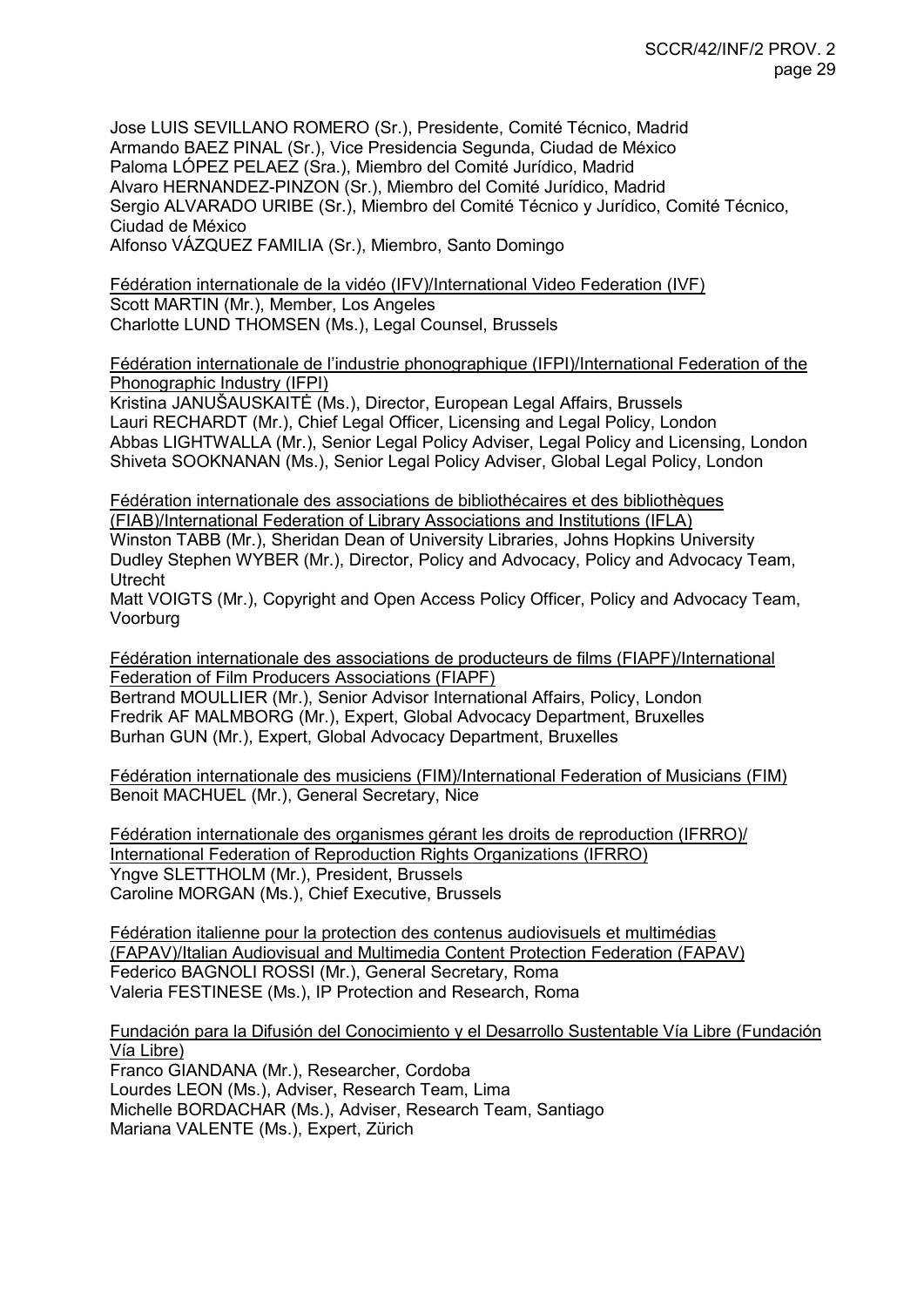German Association for the Protection of Industrial Property and Copyright Law (GRUR) Christian CZYCHOWSKI (Mr.), Professor, Copyright and Media, Berlin

Independent Alliance For Artist Rights (IAFAR) Naomi ASHER (Ms.), President, London Stacey HABER (Ms.), Co-Founder, Head, Legal and Business Affairs, London

Independent Music Publishers International Forum (IMPF) Ger HATTON (Ms.), Counsel, Legal and Advocacy, Brussels

Instituto de Derecho de Autor (Instituto Autor) Gutierrez VAZQUEZ LEIRE (Sra.), Secretaria General, Legal, Madrid Marisa CASTELO (Sra.), President, Institutional, Madrid

Intellectual Property Latin American School (ELAPI) Silvina VILA (Ms.), Secretaria General, Montevideo Juan Sebastián SÁNCHEZ POLANCO (Mr.), Chief Executive Officer, Buenos Aires Lara GUTIERREZ (Ms.), Directora de Género, Mesa Directiva, Buenos Aires Lucas LEHTINEN (Mr.), Miembro, Buenos Aires Federico DURET GUTIÉRREZ (Mr.), Miembro, Quito Cesar Augusto VARON VANEGAS (Mr.), Miembro, Bogotá Lesly Aymard ZAMBRANO FLORES (Ms.), Miembro, Buenos Aires Rodrigo JAVIER GOZALBEZ (Mr.), Santa Fe Lucio ADANSA (Mr.), Agregado Europeo, Buenos Aires Ramiro Alejandro RODRÍGUEZ MEDINA (Mr.), Dirección de Operaciones, Quito

International Authors Forum (IAF) Luke ALCOTT (Mr.), Secretariat, London

Athanasios VENITSANOPOULOS (Mr.), Secretariat, London John DEGEN (Mr.), Chair, Steering Committee, Toronto

International Council of Museums (ICOM) Inkyung CHANG (Ms.), Chair, Seoul Morgane FOUQUET-LAPAR (Ms.), Legal and Institutional Affairs Coordinator, Legal Department, Paris Marion TORTERAT (Ms.), Legal Assistant, Paris Aminata TOURE (Ms.), Legal Affairs, Paris

Internationale de l'éducation (IE)/Education International (EI) Robert JEYAKUMAR (Mr.), Assistant Secretary General, Malaysian Academic Movement (MOVE), Melaka George OSANJO (Mr.), Professor, Universities Academic Staff Union, Nairobi Karin ÅMOSSA (Ms.), Professor, Stockholm Nikola WACHTER (Ms.), Research Office, Brussels Miriam SOCOLOVSKY (Ms.), Editor, Buenos Aires Giuseppe LIPARI (Mr.), Steering Committee Member, Global Student Forum, Palermo

Karisma Foundation

Carolina BOTERO CABRERA (Ms.), Chief Executive Officer, Bogota Patricia Myrna DIAZ CHARQUERO (Ms.), Adviser, Research Area, Montevideo Jorge Leonel GEMETTO (Mr.), Advisor, Research Team, City of Costa Allan ROCHA DE SOUZA (Mr.), Professor and Researcher, Rio de Janeiro Viviana RANGEL (Sra.), Project Coordinator, Research Team, Bogotá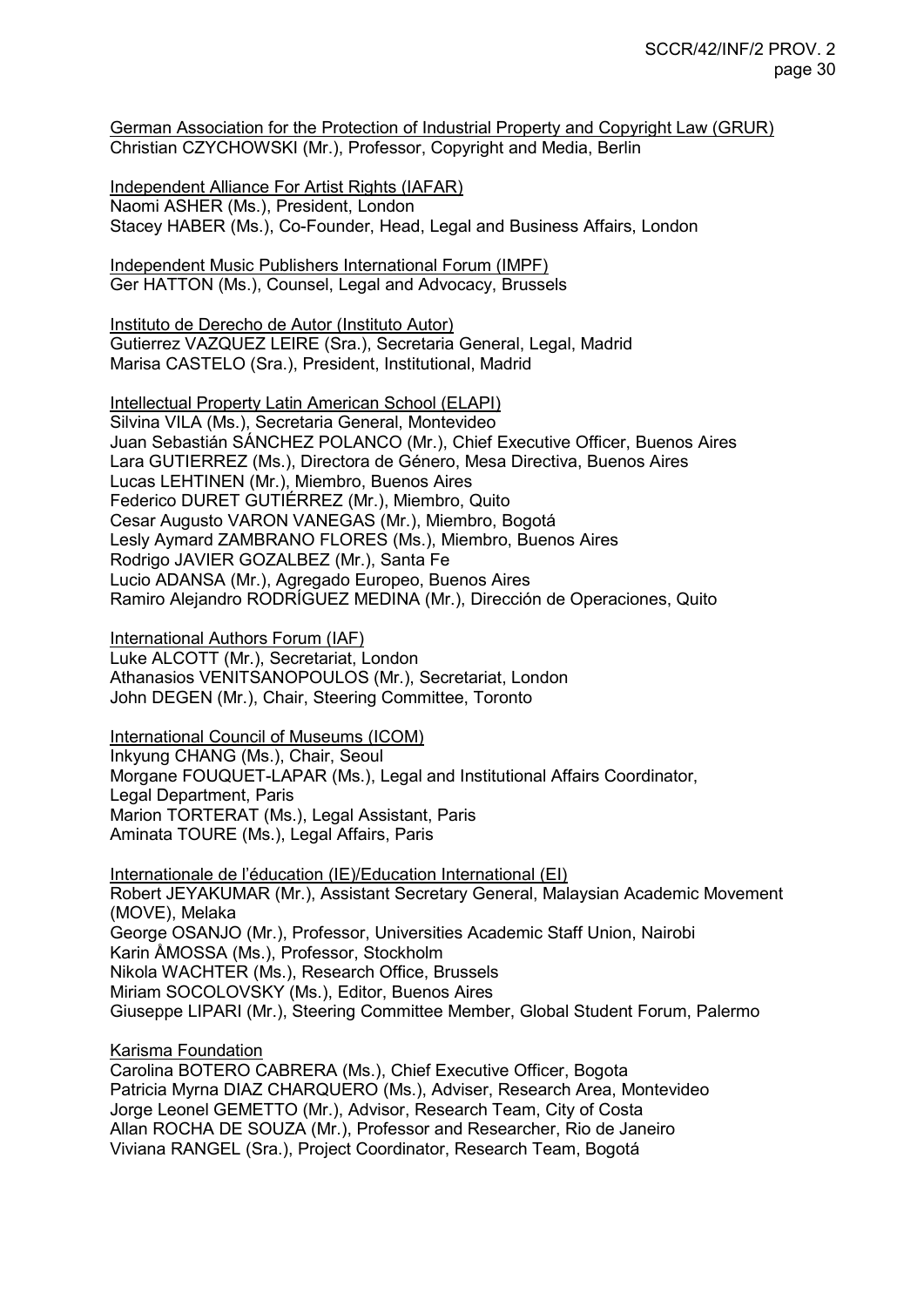Knowledge Ecology International, Inc. (KEI)

Manon RESS (Ms.), Director, Information Society Projects, Washington, D.C. James LOVE (Mr.), Director, Washington, D.C. Thiru BALASUBRAMANIAM (Mr.), Geneva Representative, Geneva

Latín Artis

Abel MARTIN VILLAREJO (Sr.), Secretario general, Secretaria general, Madrid José María MONTES (Sr.), Asesor, Madrid

Library Copyright Alliance (LCA) Jonathan BAND (Mr.), Counsel, Washington, D.C.

Max Planck Institute for Innovation and Competition (MPI) Silke VON LEWINSKI (Ms.), Prof. Dr., Munich

Mexican Association for the Protection of Intellectual Property (AMPPI) Valeria MORELL (Ms.), Comité de Derechos de Autor, Ciudad de México José Gabriel PÉREZ CARAVANTES (Mr.), Socio Fundador, Propiedad Intelectual, Publicidad, Ciudad de México Joaquín Heriberto LEAL GONZÁLEZ (Sr.), Miembro, Guadalupe

Motion Picture Association (MPA) Emilie ANTHONIS (Ms.), Senior Vice-President, Government Affairs, Brussels Johanna BAYSSE (Ms.), EU Affairs Manager, Government Affairs, Brussels

National Library of Sweden Jerker RYDEN (Mr.), Senior Legal Advisor, Legal, Stockholm

North American Broadcasters Association (NABA) Erica REDLER (Ms.), Legal Consultant, NABA, Ottawa

Ordre Suprême des Ancêtres (OSA) Christine LAGACÉ (Ms.), Observatrice, Secrétariat Général, Saint-Lambert

Program on Information Justice and Intellectual Property, American University Washington College of Law

Sean FLYNN (Mr.), Director, Washington, D.C. Andres IZQUIERDO (Mr.), Senior Research Analyst, Washington, D.C. Chidi OGUAMANAM (Mr.), Professor, Intellectual Property, Ottawa

Screen Actors Guild - American Federation of Television and Radio Artists (SAG-AFTRA) Katja HOLM (Ms.), Consultant, International Department, Copenhagen

Société des Auteurs dans les Arts Graphiques et Plastiques (ADAGP) Marie-Anne FERRY-FALL (Ms.), General Manager, Resale Right Royalty Task Force Subcommittee Leader, Paris Elodie BERTHIER (Mme), Head of Resale Right and Art Market Department, Resale Right Royalty Task Force, Paris

Société portugaise d'auteurs (SPA) Paula CUNHA (Ms.), Administrator, Legal and International Affairs, Lisbon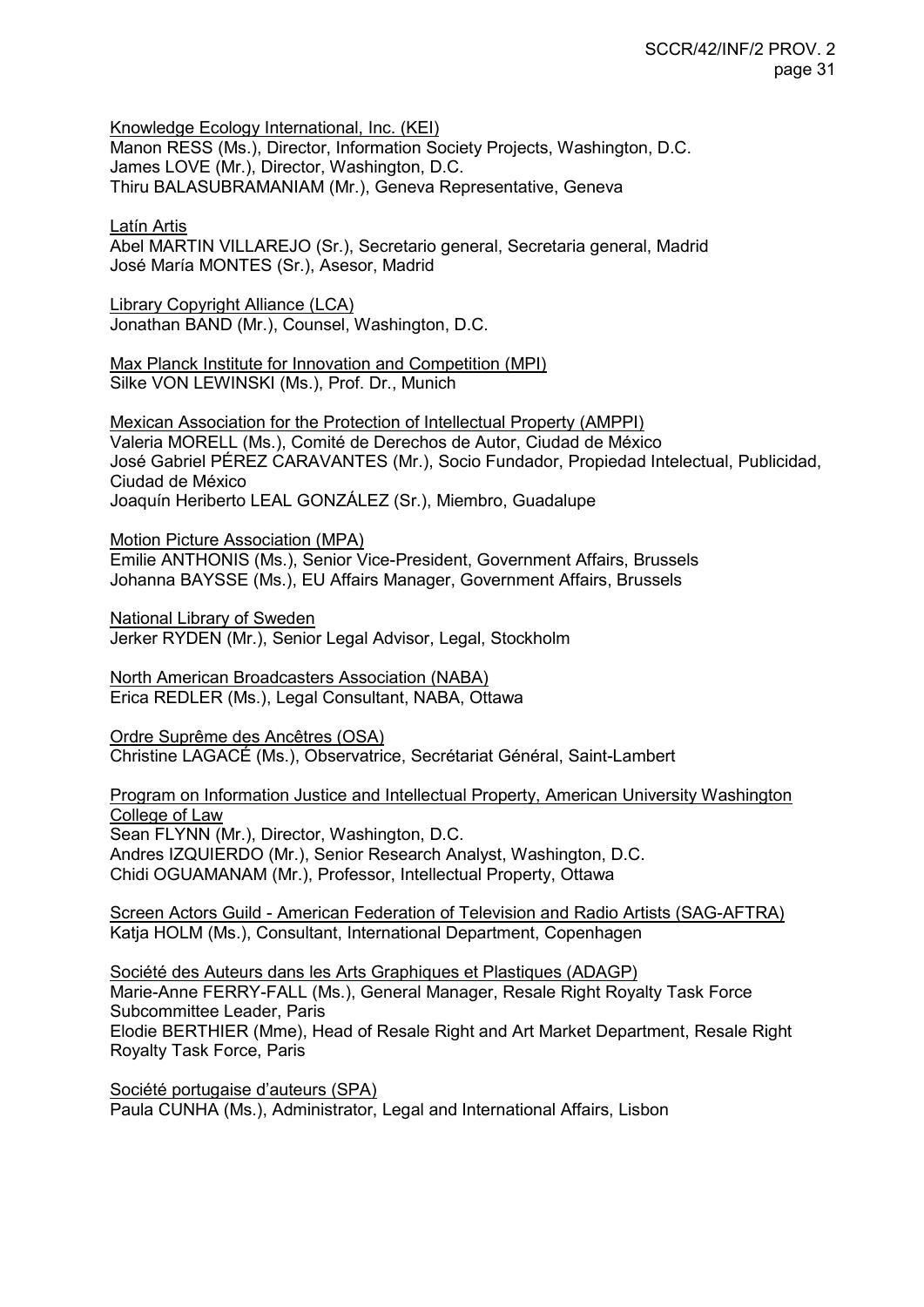Society of American Archivists (SAA) William MAHER (Mr.), Professor, Illinois

Society of Audiovisual Authors (SAA) Cécile DESPRINGRE (Ms.), Executive Director, Brussels

The Authors Guild Mary RASENBERGER (Ms.), Chief Executive Officer, New York

The Japan Commercial Broadcasters Association (JBA)

Hidetoshi KATO (Mr.), Deputy Manager, Copyright Department, TV Tokyo Corporation, Tokyo Hiroyuki NISHIWAKI (Mr.), Senior Manager, Rights Management Center, Television Asahi Corporation, Tokyo

Kana MIYAJIMA (Ms.), Manager, Rights and Contracts, Programming, Nippon Television Network

Yasuhiro SANO (Mr.), Assistant Director, Program Code and Copyright Division, Tokyo Corporation, Tokyo

Union de radiodiffusion Asie-Pacifique (URAP)/Asia-Pacific Broadcasting Union (ABU) Yoshiro HINOKI (Mr.), Japan Broadcasting Corporation, Copyright and Contract Division, Rights and Archives Management Center, Tokyo Binti ABDUL THALIB NURATUL FAKRIAH (Ms.), Legal and Intellectual Property Services Officer, Legal Division, Kuala Lumpur Haruyuki ICHINOHASHI (Mr.), Member, Japan Broadcasting Corporation, Tokyo Takashi MITA (Mr.), Member, Tokyo Yuqi WANG (Mr.), Copyright Officer, Beijing Gege XIAO (Ms.), Copyright Officer, Beijing Yan YU (Ms.), Copyright Officer, Beijing Zhao ZHANG (Mr.), Vice Chair, Beijing

Union européenne de radio-télévision (UER)/European Broadcasting Union (EBU) Nicola FRANK (Ms.), Head, Institutional and International Relations, Brussels Anne-Sarah SKREBERS (Ms.), Senior Intellectual Property Counsel, Legal and Policy, Geneva Vincent SNEED (Mr.), Senior Policy Adviser, Legal and Policy, Bruxelles

Union internationale des éditeurs (UIE)/International Publishers Association (IPA)

José BORGHINO (Mr.), Secretary General, Geneva Bodour AL QASIMI (Ms.), President, Geneva Ben STEWARD (Mr.), President's Chief of Staff, Geneva Carlo SCOLLO LAVIZZARI (Mr.), Advocate, IP Department, Basel James TAYLOR (Mr.), Director, Communication and Freedom to Publish, Geneva Olivier BORIE (Mr.), Office and Program Manager, International Publishers Association, Geneva Giovanni HOEPLI (Mr.), Member, Geneva Dante CID (Mr.), Member, Copyright Committee, Rio de Janeiro Uchenna Cyril ANIOKE (Mr.), Member, Geneva Richard MOLLET (Mr.), Member, Secretariat, Geneva Tariq AL SUWAIDI (Mr.), Member, Geneva Kristof THIJSSENS (Mr.), Member, Geneva Anne BERGMAN-TAHON (Ms.), Member, Geneva Bernard JOUARET (Mr.), Member, Geneva Ghulam Nabi Ghulam MOHD (Mr.), Member, Geneva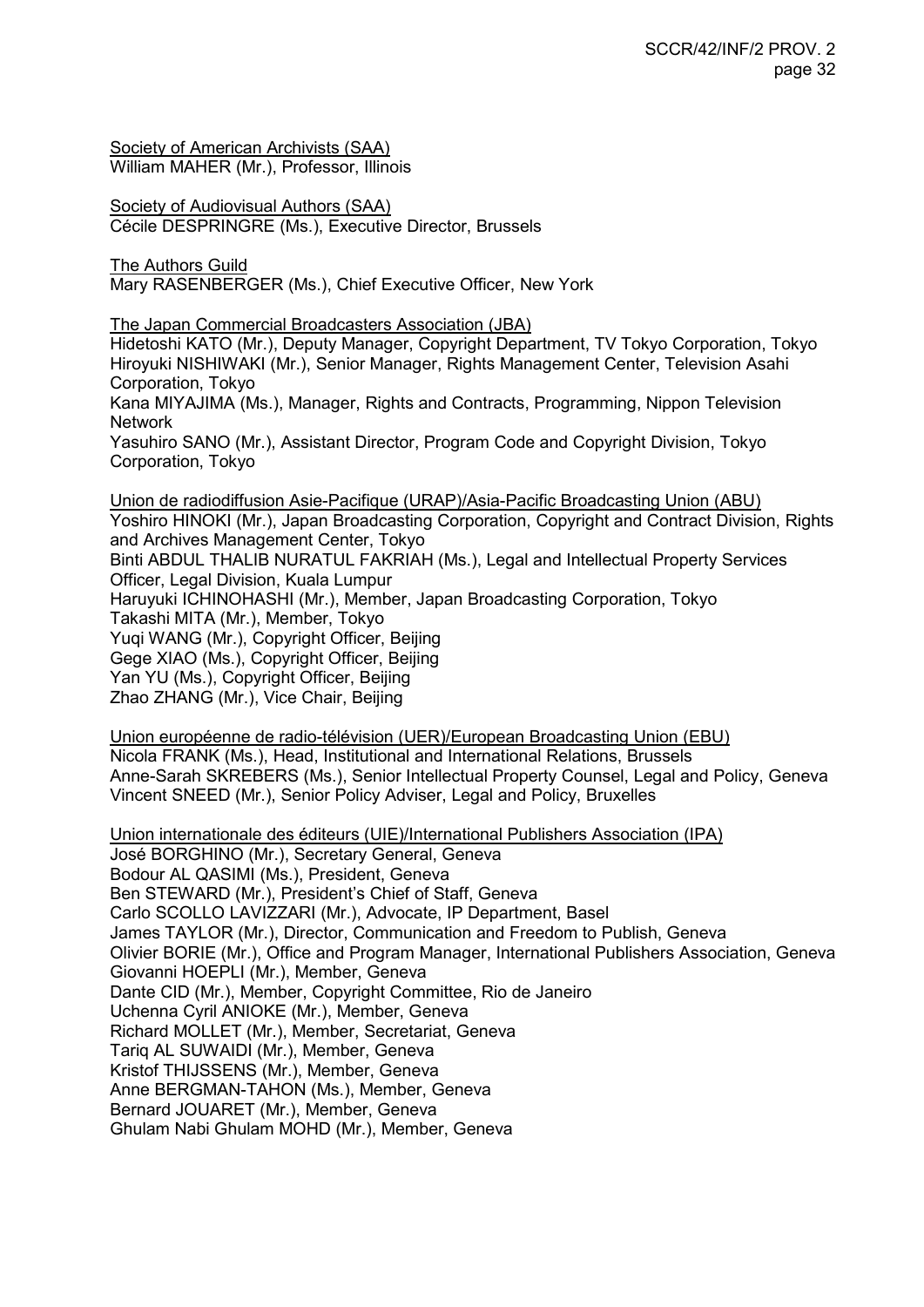Union Network International - Media and Entertainment (UNI-MEI) Hanna HARVIMA (Ms.), Policy Officer, Nyon

World Federation of the Sporting Goods Industry (WFSGI) Marc MAGNUS (Mr.), Vice-President, Trade, Legal and Corporate Responsibility, Bern Charlotte GIUDICELLI (Ms.), Head, Legal Department, Bern

VI. BUREAU/OFFICERS

| Président/Chair:            | Abdoul Aziz DIENG (M./Mr.) (Sénégal/Senegal)  |
|-----------------------------|-----------------------------------------------|
| Vice Présidents/Vice Chairs | Peter Csaba LABODY (M./Mr.) (Hongrie/Hungary) |
|                             | Owen RIPLEY (M./Mr.) (Canada)                 |
| Secrétaire/Secretary:       | Michele WOODS (Mme/Ms.) (OMPI/WIPO)           |

VI. BUREAU INTERNATIONAL DE L'ORGANISATION MONDIALE DE LA PROPRIÉTÉ INTELLECTUELLE (OMPI)/ INTERNATIONAL BUREAU OF THE WORLD INTELLECTUAL PROPERTY ORGANIZATION (WIPO)

Daren TANG (M./Mr.), directeur général/Director General

Sylvie FORBIN (Mme/Ms.), Vice-directrice générale, Secteur du droit d'auteur et des industries de la création / Deputy Director General, Copyright and Creative Industries Sector

Michele WOODS (Mme/Ms.), directrice, Division du droit d'auteur, Secteur du droit d'auteur et des industries de la création /Director, Copyright Law Division, Copyright and Creative Industries Sector

Geidy LUNG (Mme/Ms.), conseillère principale, Division du droit d'auteur, Secteur du droit d'auteur et des industries de la création /Senior Counsellor, Copyright Law Division, Copyright and Creative Industries Sector

Valérie JOUVIN (Mme/Ms.), conseillère juridique principale, Division du droit d'auteur, Secteur du droit d'auteur et des industries de la création/Senior Legal Counsellor, Copyright Law Division, Copyright and Creative Industries Sector

Paolo LANTERI (M./Mr.), juriste, Division du droit d'auteur, Secteur du droit d'auteur et des industries de la création/Legal Officer, Copyright Law Division, Copyright and Creative Industries Sector

Rafael FERRAZ VAZQUEZ (M./Mr.), juriste adjoint, Division du droit d'auteur, Secteur du droit d'auteur et des industries de la création/Associate Legal Officer, Copyright Law Division, Copyright and Creative Industries Sector